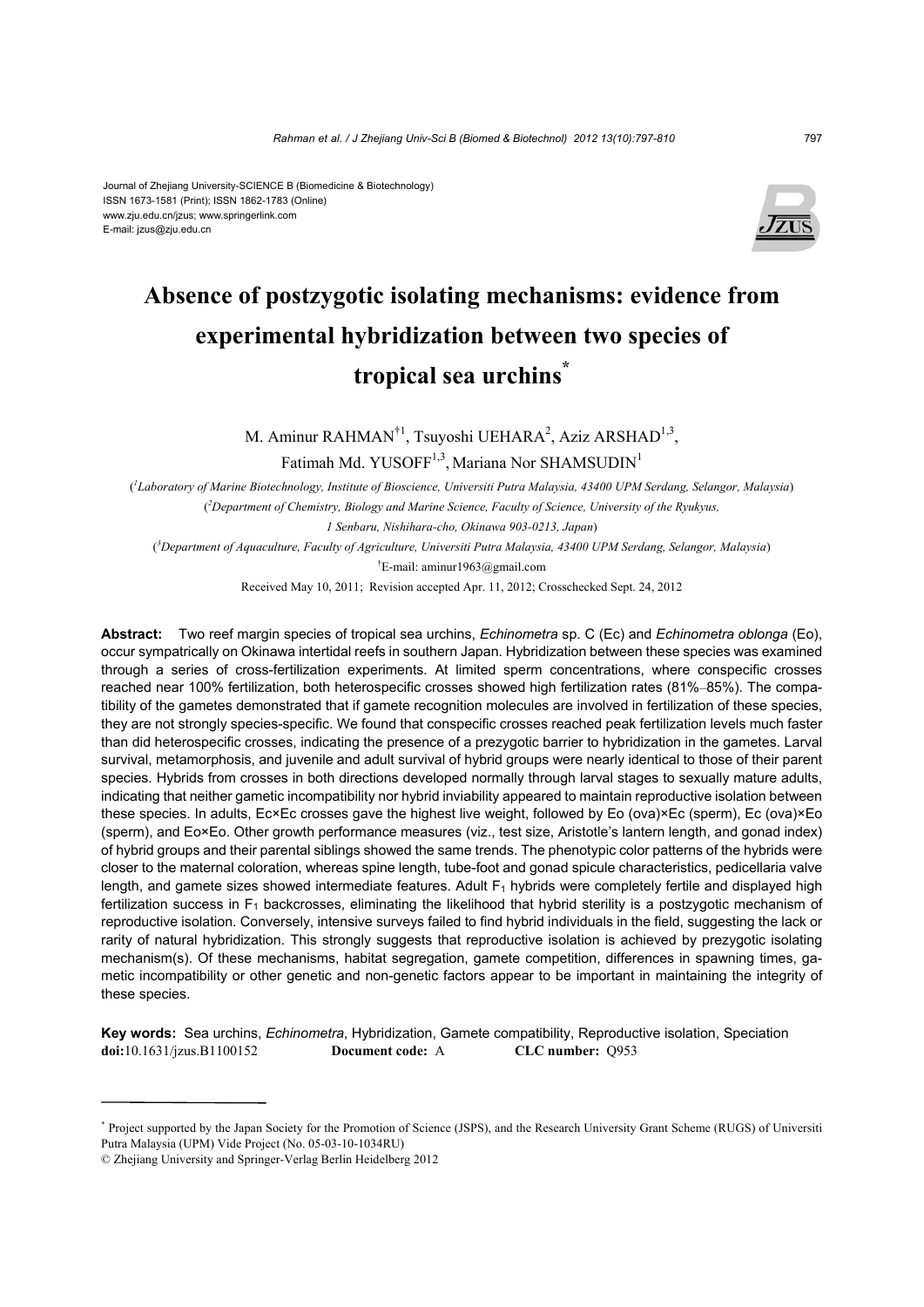## **1 Introduction**

Significant differences in morphology, ecology, molecular phylogeny, mitochondrial DNA (mtDNA), and gamete compatibility have been combined to plot the borders of four closely related *Echinometra* species common all over the tropical Pacific. These have been designated as *Echinometra* A, B, C, and D (Uehara *et al*., 1990; Matsuoka and Hatanaka, 1991; Nishihira *et al*., 1991; Metz and Palumbi, 1996; Palumbi, 1996; Rahman *et al*., 2001; 2004a; 2004b; 2005). mtDNA sequence data show that divergence among the *Echinometra* spp. in the central and west Pacific occurred over the past 1–3 million years (Palumbi, 1996). Although the four *Echinometra* species are known as four distinct species, valid names for these species have been debated. *Echinometra* sp. B is now given the name *Echinometra mathaei* (Em) (Arakaki *et al*., 1998), while *Echinometra* sp. D (Ed) belongs in the *Echinometra oblonga* (Eo) species complex, which may be composed of three cryptic species (Arakaki and Uehara, 1999). The other two species, *Echinometra* sp. A (Ea) and *Echinometra* sp. C (Ec), have yet to be formally named (Rahman *et al*., 2000; 2001).

For sympatric, sessile marine invertebrates that broadcast their gametes into the water column, an effective mechanism for reproductive isolation would be to shift spawning times or to have species-specific gamete interactions during fertilization. Among these factors, gametic incompatibility may be particularly important for maintaining reproductive isolation and species integrity in many free-swimming animals including echinoderms (Palumbi and Metz, 1991; Byrne and Anderson, 1994; Rahman *et al*., 2001; 2004a; 2004b; Zigler and Lessios, 2003; 2004; Lessios, 2007; Zigler, 2008; Palumbi, 2009). Conversely, postzygotic mechanisms such as the creation of nonviable larvae and infertile adults can also contribute to reproductive isolation (Coyne, 1992; Knowlton, 1993; Behrmann-Godel and Gerlach, 2008).

Among the Okinawan *Echinometra*, experimental hybridizations have been conducted between Eo and Ea, Ec and Ea, Eo and Em, and Ec and Em (Aslan and Uehara, 1997; Rahman *et al*., 2000; 2001; 2004a; Rahman and Uehara, 2004). In each of these combinations, ova from the former species are easily fertilized by the sperm from the latter species, but the reciprocal crosses show very low percentages of fertilization even at a very high sperm concentration. Despite these asymmetries in fertilization, hybrids originating from crosses in either direction develop normally into adults that are fertile both among themselves and in backcrosses. Conversely, gametes of the two co-occurring species on Okinawan reef flats (Ea and Em) show a strong block to fertilization in both directions, but hybrids produced at higher sperm densities grow well and exhibit parental heterosis (Rahman *et al*., 2005). These findings, as well as a lack of hybrids in the field, indicate that gene flow among these combinations is most likely to be minimized by prezygotic mechanisms, particularly segregation of their particular microhabitats and gametic incompatibility at realistic sperm concentrations. Among the four species of *Echinometra*, two reef margin species, Ec and Eo show distinct differences in adult morphologies and habitat preference (Table 1). Recent studies of the mitochondrial CO1 gene, and the entire molecule of the nuclear binding gene sequences revealed that these species are of recent origin and are probably less than three-million years old (Palumbi, 1996). The gametes of these two species are reciprocally compatible (Uehara *et al*., 1990), their breeding seasons overlap (Arakaki and Uehara, 1991), and their microhabitats intermingle. In this paper, through detailed hybridization trials and phenotypic determination of their distinct traits, we determine how reproductive isolation occurs and in particular, how these two species maintain their genetic identity in the field.

# **2 Materials and methods**

#### **2.1 Sample collection and spawning**

In total, 60 mature adults each of the sea urchin species Ec and Eo were collected from their respective habitats (Table 1) on the Sunabe coast of Okinawa Island, Japan (26°07′ N; 127°46′ E) at low tide by snorkeling and walking along the sea shore between July and September 2003, a period of reproductive activity for both species (Arakaki and Uehara, 1991). They were maintained in closed aquaria in the laboratory of the Department of Chemistry, Biology, and Marine Science, University of the Ryukyus, Okinawa, Japan. Gametes were obtained from each sea urchin following the injection of 0.5 mol/L KCl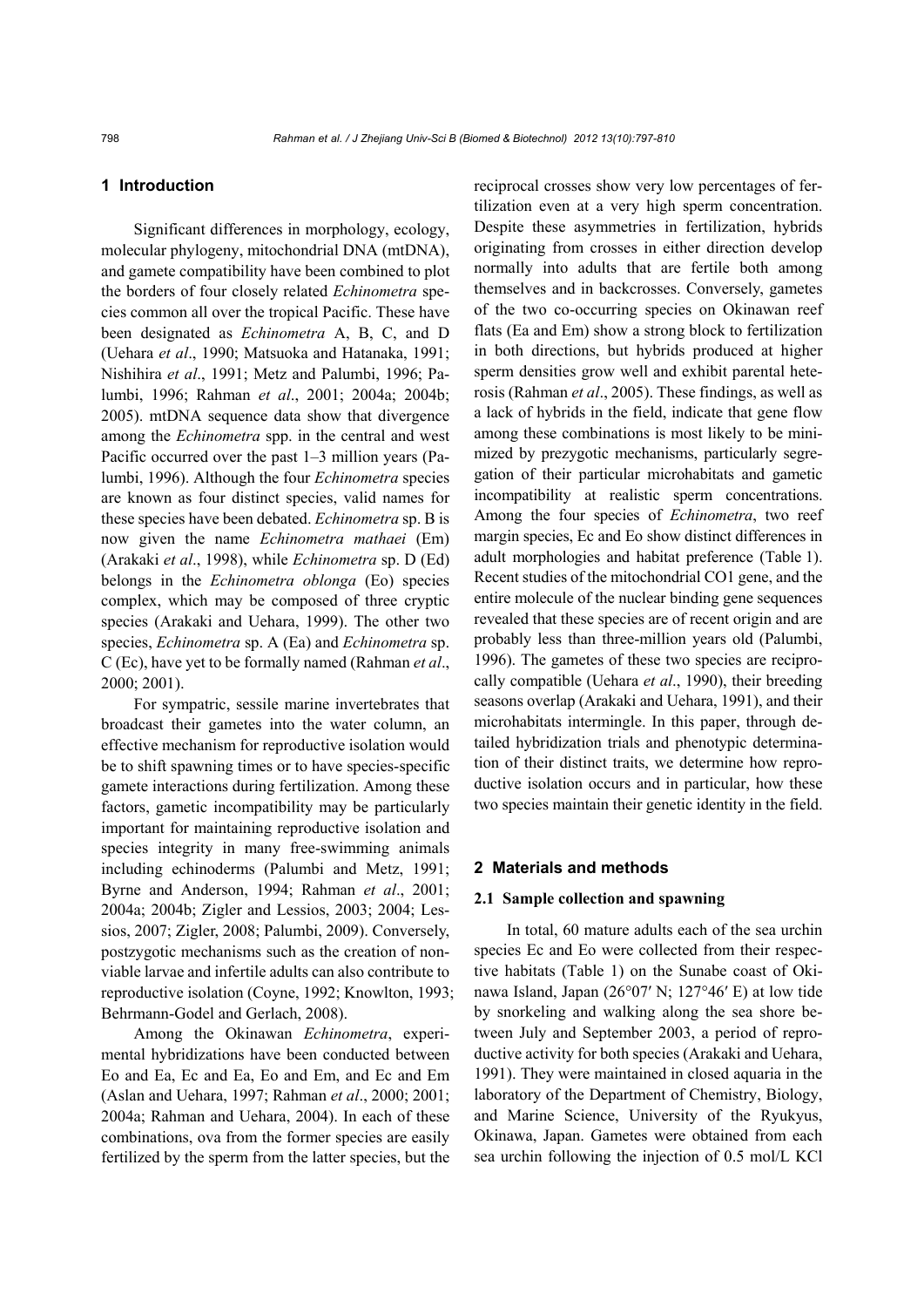| Parameter                                   | Ec                                                                                                                        | Eo                                                                           | Ref.           |
|---------------------------------------------|---------------------------------------------------------------------------------------------------------------------------|------------------------------------------------------------------------------|----------------|
| Habitat                                     | Burrows on the reef margin, slightly<br>above Em and with a narrower<br>range of distribution                             | Deep burrows along narrow reef<br>margin in surf break, slightly<br>below Ec | 1, 2, 5        |
| Bathymetric range                           | Intertidal, above mean low water level                                                                                    | Intertidal, above mean low<br>water level                                    | 1, 2, 5        |
| Salinity and<br>thermo-tolerance            | Higher tolerance to sudden temperature<br>and salinity changes                                                            | Lower tolerance to sudden tem-<br>perature and salinity changes              | 4              |
| Body size                                   | Moderate among Okinawan species<br>of Echinometra                                                                         | Smallest among Okinawan species<br>of Echinometra                            | 3              |
| Wet weight (g)                              | $39.17 \pm 8.71$                                                                                                          | $11.06\pm4.81$                                                               | 6              |
| Test length (mm)                            | $43.09 \pm 3.14$                                                                                                          | $35.97\pm3.64$                                                               | 6              |
| Test width (mm)                             | $34.82 \pm 2.65$                                                                                                          | $27.96 \pm 2.20$                                                             | 6              |
| Spine length (mm)                           | $16.56 \pm 0.87$                                                                                                          | $18.43 \pm 1.04$                                                             | 6              |
| Color                                       | Highly variable, spines mostly green,<br>brownish-black, greenish-brown or<br>whitish-gray; basal translucent, white ring | Entirely black test and spines,<br>basal ring of spine unclear               | 3, 6           |
| Spicule shape                               |                                                                                                                           |                                                                              |                |
| Tube-foot                                   | Triradiate                                                                                                                | Triradiate, bihamate, and<br>triradiate-bihamate                             | 3, 6           |
| Gonad                                       | Triradiate, spindle, and bihamate                                                                                         | Triradiate, spindle, bihamate,<br>and spindle-triradiate                     | 3, 6           |
| Breeding season                             | Apr.-Dec.<br>(max. around late Sept.)                                                                                     | May-Sept.<br>(max. around mid Sept.)                                         | $\overline{4}$ |
| Egg size $(\mu m)$                          | 72.68±1.25                                                                                                                | $75.85 \pm 1.62$                                                             | 6              |
| Sperm head size $(\mu m)$                   | $6.01 \pm 0.45$                                                                                                           | $8.14 \pm 0.61$                                                              | 6              |
| Jelly layer thickness ( $\mu$ m) 18.13±3.49 |                                                                                                                           | $15.67 \pm 3.76$                                                             | 6              |

**Table 1 Summary of characters relevant to identification and reproductive isolation of parental** *Echinometra* **sp. C (Ec) and** *Echinometra oblonga* **(Eo)**

\* Ref.: 1. Tsuchiya and Nishihira (1984); 2. Tsuchiya and Nishihira (1985); 3. Uehara and Shingaki (1985); 4. Arakaki and Uehara (1991); 5. Nishihira *et al*. (1991); 6. This study (*n*=25 adults of each species). Data are expressed as mean±SD

solution into the coelomic cavity. Eggs were collected in sterilized filtered seawater (SFSW). "Dry" sperm were pipetted off the genital pores and kept in concentrated form in a refrigerator at 4–5 °C for not more than 2 h.

## **2.2 Sperm concentration experiments**

To determine the fertilization rates at different sperm concentrations for conspecific and heterospecific crosses, a 0.1-ml aliquot of diluted egg suspension (350–400 eggs) was kept in small glass vials with 0.8 ml of SFSW. Fresh "dry" sperm were quickly diluted in a series of eight 10-fold dilutions:  $10^{-1}$  –  $10^{-8}$ . A 0.1-ml aliquot from each of these sperm solutions was then placed into the vials containing 0.9-ml egg suspensions, to bring their final volumes to 1 ml. This procedure was followed through a series ranging from  $10^{-2}$ - $10^{-9}$  diluted concentrations of sperm. Sperm

concentrations of the  $10^{-4}$  dilution from each species were first measured by hemacytometer counts and then adjusted with the dilution series. Percent fertilization was estimated by counting the number of embryos, reaching 2–4 cells among the first 100 eggs examined.

#### **2.3 Gamete exposure time experiments**

To assess the effects of gamete exposure time on fertilization in Ec, Eo, and their reciprocal hybrids, eggs were exposed to a limited sperm concentration at  $10^{-5}$  dilution of "dry" sperm  $(1.0 \times 10^{6} \text{ sperm/ml})$ . A 2-ml aliquot of diluted egg suspension (3500– 4000 eggs/ml) was kept in a small glass beaker with 16 ml of SFSW. Fresh dry sperm were diluted in a series of four 10-fold dilutions, following the protocols described in the above sperm dilution experiment. A 2-ml aliquot from a  $10^{-4}$  diluted sperm suspension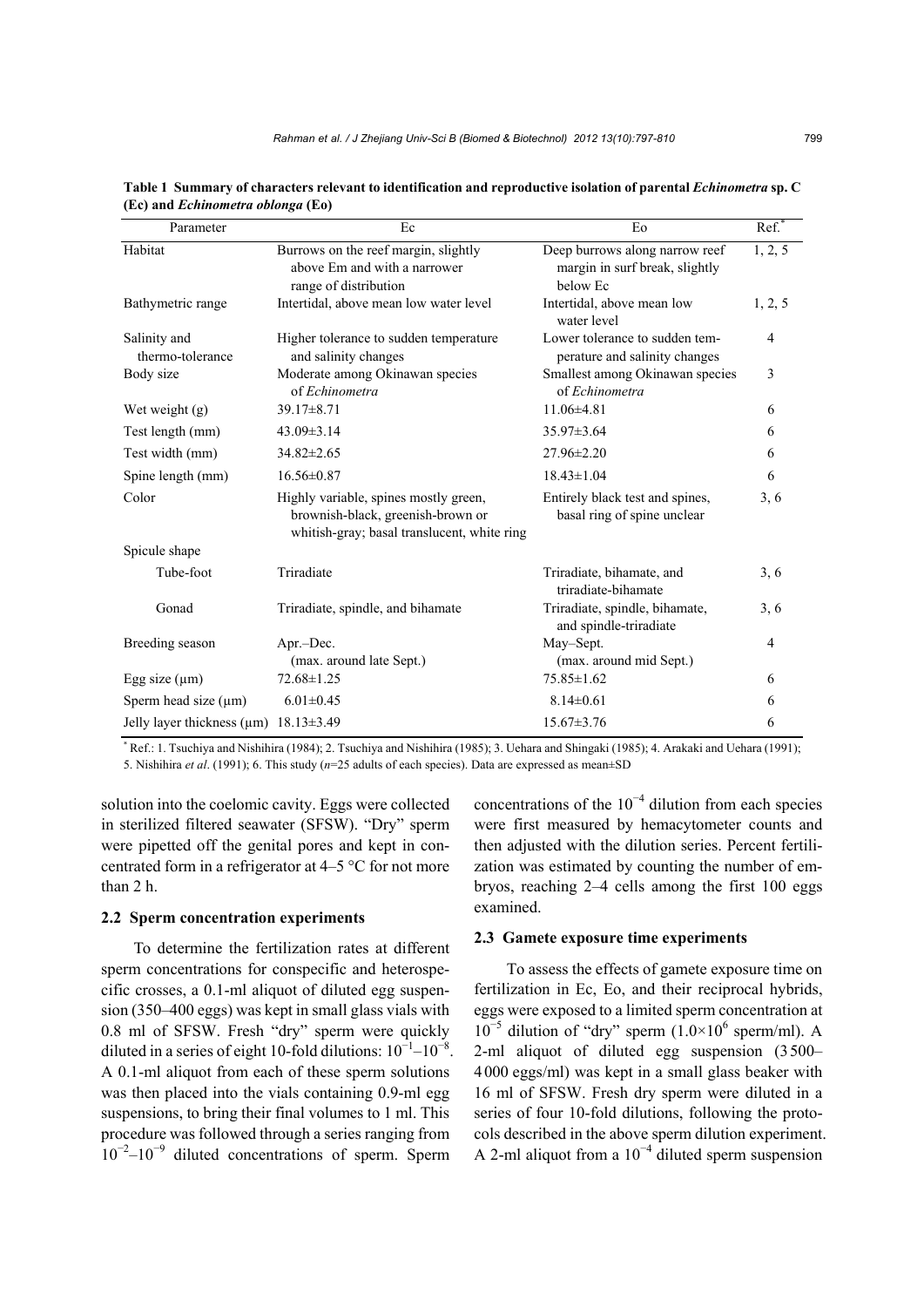was then poured into the beaker containing 18 ml of egg suspension, which ultimately constituted a  $10^{-5}$ diluted concentration of sperm. In each time interval (30, 60, 90, 120, 150, 180, 210, 240, 270, and 300 s), a 1-ml aliquot of the inseminated egg suspension was then gently pipetted into plastic cylinders, the bottoms of which had been fitted with  $30 \mu$  Nitex mesh. The cylinders were then rinsed 3–4 times with SFSW to remove excess sperm, and the eggs were resuspended in fresh SFSW. The method for estimating the percent fertilization was as described above.

## **2.4 Cross-fertilization and embryonic development**

Cross-fertilizations between pairs of *Echinometra* spp. were conducted using all possible combinations of egg and sperm at ambient temperature  $(27-28 \degree C)$  following the protocols described by Rahman *et al*. (2000; 2005). Following convention, the maternal species is named first. In each heterospecific cross, a conspecific fertilization was conducted using the same gametes as a control. Six replicate crosses were conducted between each pair of species and percent fertilization was calculated as above. Fertilized eggs were shifted to glass beakers and incubated in SFSW at ambient temperature  $(27–28 \degree C)$  until they attained the free-swimming blastula stage. They were then moved to glass bottles on 10 r/min rotating paddles. Both the conspecific and heterospecific crosses attained four-armed pluteus (feeding) larvae within 48 h after fertilization.

#### **2.5 Larval rearing and metamorphosis induction**

The four-armed pluteus larvae from both conspecific and heterospecific crosses were reared in 400 or 800 ml glass bottles at a larval density of 1 individual per ml SFSW. Larvae were fed with a cultured phytoplankton, *Chaetoceros gracillis*, at densities of  $1 \times 10^4 - 2 \times 10^4$  cells/ml, adjusting the food level every 2 d until metamorphic competence was attained (Rahman *et al*., 2000). Six replicate trials were conducted for each cross and the survivals of hybrid and non-hybrid (conspecific) larvae were quantified and compared among the treatments. After 20–24 d of rearing, the mature larvae deemed competent were used for settlement tests. Induction of metamorphosis of competent larvae from all crosses was performed on coralline red algal stones, which were immersed in SFSW in petri dishes each containing 40 ml SFSW. Larval density was maintained at 1 individual in 2 ml SFSW using the method of Rahman and Uehara (2001). In each trial, six replicate petri dishes (each with 20 competent larvae) were used per treatment and percent metamorphosis was estimated within 24–30 h using the same environmental conditions and procedures as for larval rearing.

#### **2.6 Culture of juveniles and adults**

The newly produced juveniles of hybrids and their conspecific controls were reared in small aquaria (25 cm×20 cm×10 cm) with aerated seawater, and pieces of dead coral with coralline algae were provided as food (Rahman *et al*., 2000; 2005). This was continued for up to three months. The juveniles were then shifted to plastic aquaria (46 cm $\times$ 55 cm $\times$ 25 cm) supplied with aerated flow-through seawater. Dead coral covered with encrusting coralline algae was supplied as food. The stocking density was maintained at 30 individuals in each replicate aquarium. The cultures were continued for one year by which time the urchins attained sexual maturity. The survival rate (%) and growth performances of juveniles and adults were examined and compared among the hybrid groups and their parental controls.

## **2.7 Morphological characteristics**

Detailed morphological characteristics were recorded from one-year-old Ec×Ec, Eo×Eo, and their hybrids, including color patterns of oral and aboral spines and test, sizes of test, spine length, and Aristotle's lantern, morphology of spicules in the tubefoot and gonad, pedicellariae valve length, and gamete size following the detailed procedures described by Rahman *et al*. (2004a; 2004b).

#### **2.8 F1 backcrosses**

After one year of rearing, the majority of reciprocal hybrids and their conspecific parents attained sexual maturity and contained mature gametes. To determine gametic compatibility among hybrids and conspecific controls, all gametes were reciprocally backcrossed at a limited sperm concentration (1.0  $\times 10^6$  sperm/ml) following the methods in the above sperm concentration experiments and protocols described by Rahman and Uehara (2001) and Rahman *et al*. (2004a; 2004b). Following convention, when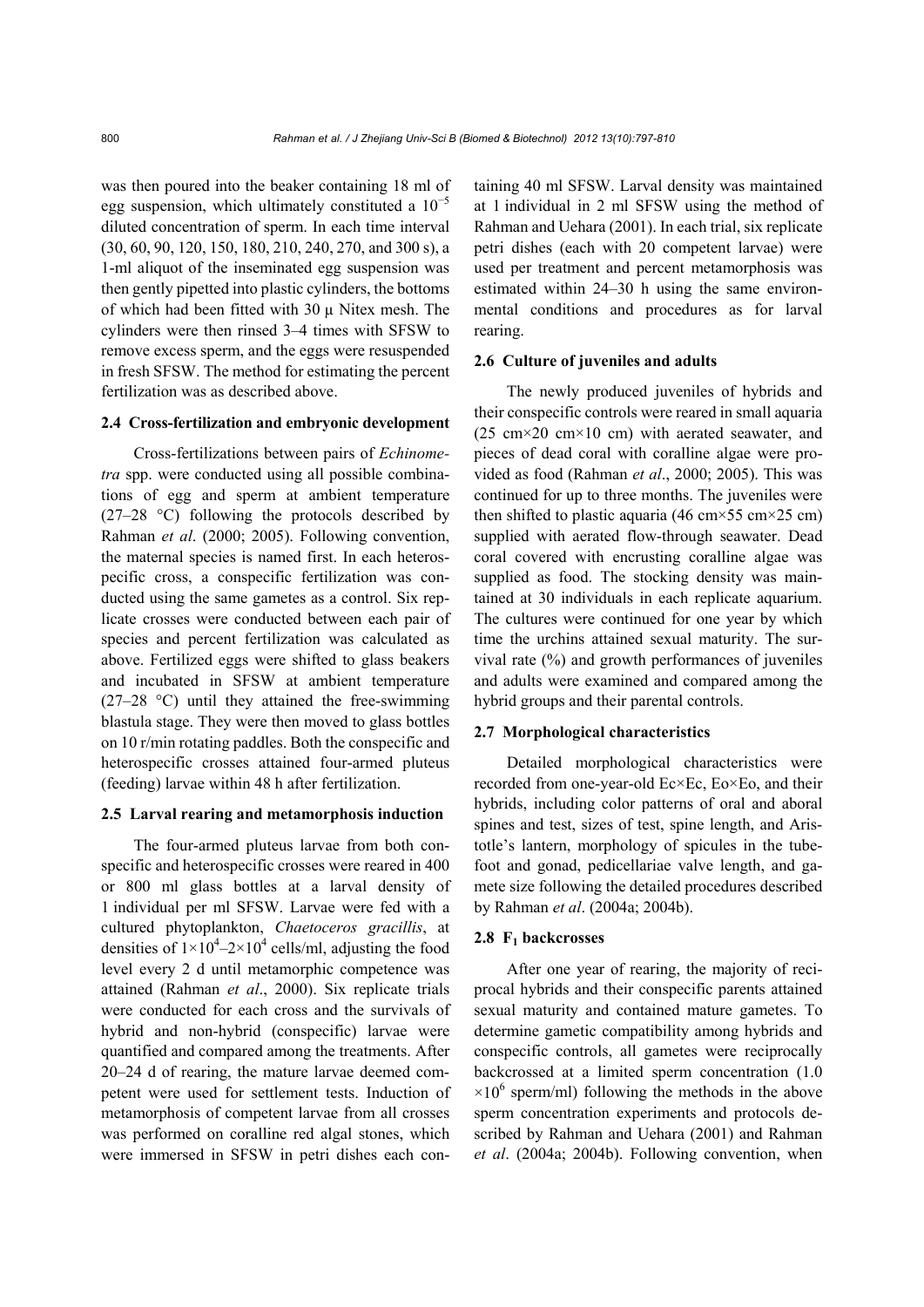referring to the backcrosses, the maternal species is named first. Six replicate crosses among the  $F_1$  conspecifics and their  $F_1$  hybrids were performed and the protocols including incubation and counting of fertilized eggs were the same as those described in the sperm concentration experiments.

#### **2.9 Hybrids in nature**

To investigate the incidence of any natural hybridization between the two *Echinometra* species, field surveys were conducted along the Sunabe coast of Okinawa and the west coast of Sesoko Island, where both species occur sympatrically in adjacent microhabitats. About 400 individuals, suspected to be hybrids on the basis of color patterns, were collected and compared to the lab-cultured hybrids with respect to the above morphological characteristics.

## **2.10 Data analysis**

Percentage data were arcsine transformed, and replicates in which no eggs or all eggs were fertilized were given a value of 0.25*n* and 1−0.25*n* (*n* is the number of observations) to improve the arcsine transformation (Zar, 1996). A "Bartlett's test" was used to analyze the homogeneity of variances (Bartlett, 1937). When variances were not significantly heterogeneous and there were no major departures from normality, a one-/two-way analysis of variance (ANOVA) was carried out followed by the Tukey's multiple comparison test. All statistical analyses were performed with the computerized statistical package SPSS 15.0. Untransformed data are presented in tables and figures.

#### **3 Results**

# **3.1 Effects of sperm concentration and exposure time on fertilization success**

Fertilization success of conspecific and heterospecific crosses was highly dependent on sperm concentrations (Fig. 1). Fertilization rates in conspecific (Eo×Eo and Ec×Ec) and heterospecific (Ec×Eo and Eo×Ec) crosses at higher sperm concentrations  $(1.0 \times 10^{7} - 1.0 \times 10^{9} \text{ sperm/ml})$  were 100% or very near to 100%. At a limited (intermediate) sperm concentration  $(1.0 \times 10^6 \text{ sperm/ml})$ , where conspecific crosses reached nearly 100% fertilization, mean fertilization

rates in Ec×Eo (85.33%) and Eo×Ec (81.83%) crosses were significantly (Tukey's test, *P*<0.05) lower than in either conspecific cross. Under lower sperm concentrations  $(\leq 1.0 \times 10^5$  sperm/ml), heterospecific crosses showed similar trends but progressively lower fertilization rates compared to conspecific crosses.



**Fig. 1 Percentages of fertilization success in conspecific and heterospecific crosses of** *Echinometra*  **sp. C (Ec) and** *Echinometra oblonga* **(Eo) under various concentrations of sperm** 

Maternal species is named first in each cross. Data are expressed as mean±SD (*n*=6). Mean values for each concentration data point with the same letters are not statistically significantly different (Tukey's test, *P*>0.05)

Fertilization success of both conspecific and heterospecific crosses was significantly influenced by sperm-egg exposure time (i.e., the greater the exposure time, the higher the fertilization rate) (Fig. 2). At a limited sperm concentration  $(1.0 \times 10^6 \text{ sperm/ml})$ , the conspecific crosses reached high percentages of fertilization (98.0% in Ec×Ec and 99.2% in Eo×Eo) within a contact period of 90 s, whereas heterospecific Ec×Eo and Eo×Ec crosses took much longer (180 s for Ec $\times$ Eo and 210 s for Eo $\times$ Ec) to reach asymptotic levels of fertilization.

#### **3.2 Larval, juvenile, and adult performances**

Survival percentages of competent larvae of Ec×Eo and Eo×Ec hybrids were not significantly different from those of larvae of conspecific crosses (Tukey's test, *P*>0.05). Both reciprocal hybrids showed lower metamorphosis rates than either of the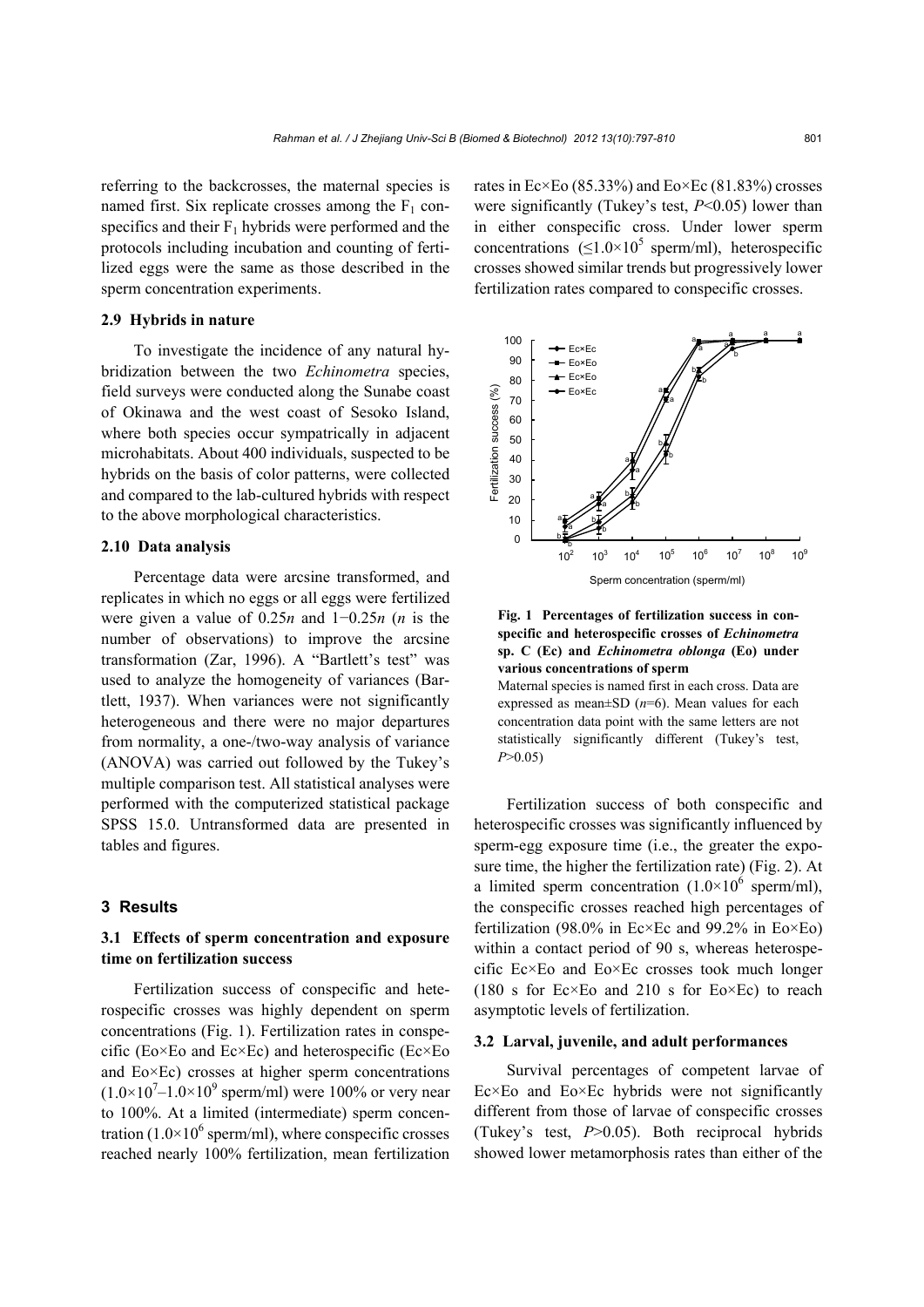parental crosses but the values did not differ significantly (Table 2). The recovery rate of three-month-old juveniles of conspecific parents and their hybrids followed the same trends as metamorphosis (Table 2).

The mean live weight attained by one-year-old Ec×Ec urchins was significantly higher than the weight gained by Eo×Eo urchins (Tukey's test, *P*<0.05), while both reciprocal hybrids attained intermediate sizes.



**Fig. 2 Percentages of fertilization success in crosses of**  *Echinometa* **sp. C (Ec×Ec),** *Echinometra oblonga* **(Eo× Eo) and their reciprocal hybrids at a limited sperm**  concentration (1.0×10<sup>6</sup> sperm/ml) for various expo**sure time** 

Maternal species is named first in each cross. Fresh gametes from new individuals were used for each replicate. Data are expressed as mean±SD (*n*=6). Mean values for each exposure time data point with the same letters are not statistically significantly different (Tukey's test,  $P > 0.05$ 

These values did not differ significantly from each other (Tukey's test, *P*>0.05). Wet gonad weight was significantly lower in the slow-growing Eo×Eo urchins than in the faster-growing Ec×Ec urchins. Both reciprocal hybrids had gonads of intermediate weight but did not differ significantly from each other (Tukey's test, *P*>0.05). The gonad index followed the same trends seen for wet gonad weight. Survival was the highest in Eo×Eo crosses followed by Ec×Ec, Eo×Ec, and Ec×Eo. Neither reciprocal hybrid showed significant differences in survival (Tukey's test, *P*>0.05) from their parental siblings and among themselves. However, survival and growth performance indicated that hybrids in both directions were viable but intermediate to their parents, under lab-reared conditions.

#### **3.3 Comparisons of phenotypic characteristics**

Tests, spines, and Aristotle's lanterns of oneyear-old urchins were the largest in Ec×Ec crosses followed by Eo×Ec, Ec×Eo, and Eo×Eo progenies. Statistically significant differences (Tukey's test, *P*<0.05) were found in all parameters between Ec×Ec and Eo×Eo, but the hybrids showed intermediate sizes and did not differ significantly (Tukey's test, *P*>0.05) from each other (Table 3).

The body coloration differed between adult conspecifics and hybrids. In Ec×Ec specimens, test and spine color was uniformly green, and each spine had a clear white ring at its base. Eo×Eo specimens had entirely dark tests and spines, and each spine had a faded basal white ring. The Ec×Eo hybrids were more similar to Ec×Ec conspecifics in having a

Cross Larva and juvenile urchins Adult urchin (one-year-old) Survival  $(% )$ Metamorphosis  $(%)$ Recovery  $(%)$ Wet weight (g) Wet gonad weight (g) Gonad index  $(%)$ **Survival**  $(%)$ Ec**×**Ec 78.50±2.08a (75.25–81.00)  $88.33 \pm 5.16^a$ (80.00–95.00)  $71.46 \pm 2.23$ <sup>a</sup> (68.75–74.25)  $9.21 \pm 0.83$ <sup>a</sup>  $(8.25 - 10.90)$  $1.33 \pm 0.06$ <sup>a</sup>  $(1.26 - 1.50)$  $14.52 \pm 0.70$ <sup>a</sup> (13.51–15.33)  $86.67 \pm 3.34$ <sup>a</sup> (83.33–90.00) Ec**×**Eo 76.63±1.98a (73.50–78.75) 85.83±4.92<sup>a</sup> (80.00–90.00) 69.88 $\pm$ 2.13<sup>a</sup> (66.50–72.75)  $6.59 \pm 0.42^b$  $(6.01 - 7.23)$  $0.75 \pm 0.07^{\text{b}}$  $(0.66 - 0.85)$  $11.41\pm0.40^b$ (10.79–11.98) 83.33±3.34<sup>a</sup> (80.00–86.67) Eo**×**Ec 77.08±2.22a (74.25–79.50)  $86.67{\pm}4.08^a$ (80.00–90.00)  $70.33 \pm 2.04$ <sup>a</sup> (67.75–73.50)  $6.77 \pm 0.45^b$  $(6.20 - 7.43)$  $0.79 \pm 0.08^b$  $(0.69 - 0.90)$  $11.68\pm0.35^{b}$ (10.99–12.11)  $84.45 \pm 3.35$ <sup>a</sup> (80.00–86.67) Eo**×**Eo 79.30±2.02<sup>a</sup> (76.50–81.75) 89.16 $\pm$ 5.85 $^{a}$ (80.00–95.00)  $72.67 \pm 2.26$ <sup>a</sup> (69.50–75.50)  $5.02 \pm 0.50$ <sup>c</sup> (4.40–5.90)  $0.51 \pm 0.05$ <sup>c</sup>  $(0.42 - 0.60)$  $10.19\pm0.45^{\circ}$  (9.38–11.13) 87.78±1.92<sup>a</sup> (86.67–90.00)

Table 2 Performances of larval, juvenile, and adult urchins from conspecific and hybrid crosses of *Echinometra* sp. **C (Ec) and** *Echinometra oblonga* **(Eo)** 

Six replicate experiments were conducted in each cross for each performance measure. Data are expressed as mean±SD (range). Mean values in the same column having the same superscripts are not significantly different (Tukey's test, *P*>0.05). \* Three-month-old juvenile urchins that were transferred to a flow-through sea water system for advanced culture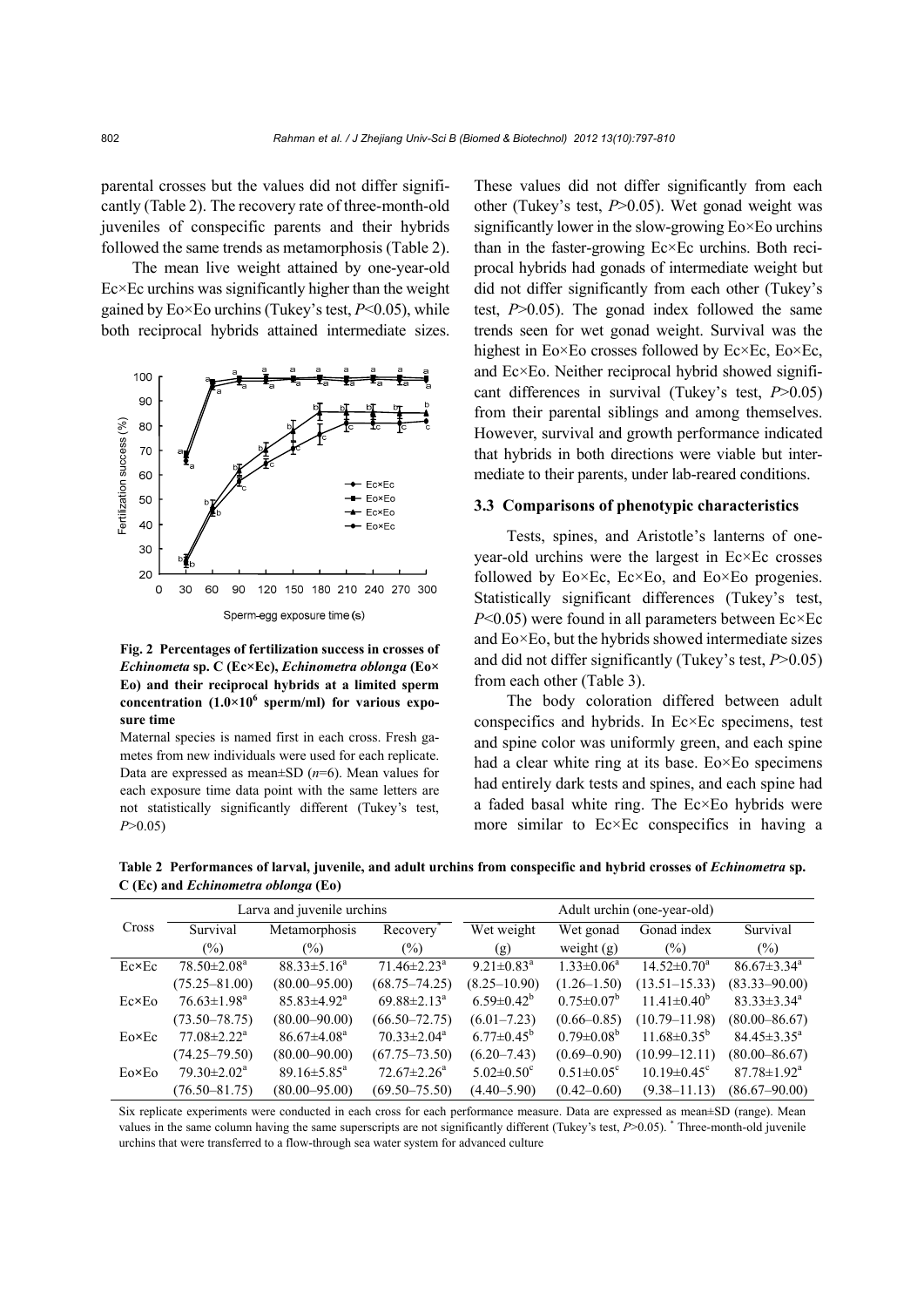greenish-dark test with greenish spines and each spine having a clear basal white ring. On the other hand, Eo×Ec specimens were closer to Eo×Eo specimens in having a quite dark test and spines with faded basal white rings. In terms of oral body coloration, Ec×Ec urchins had yellowish-green spines around the mouth and a greenish test color, whereas Eo×Eo urchins had an entirely dark test and spines around the mouth. Ec×Eo hybrids were more similar to Ec×Ec conspecifics, and Eo×Ec hybrids were similar to Eo×Eo conspecifics in these characters; i.e., the coloration of hybrids was maternally inherited.

Tube-foot spicules in Ec×Ec urchins were

always triradiate (100%), whereas those in  $Eo \times Eo$ urchins were triradiate (90.29%), bihamate (3.67%), and triradiate-bihamate (6.04%) (Table 4). Tube-foot spicules of Ec×Eo hybrids were triradiate (83.38%), bihamate (2.19%), bihamate-like (3.86%), and triradiate-bihamate (10.57%), whereas those in Eo×Ec hybrids were triradiate (74.12%), bihamate (4.30%), bihamate-like (6.60%), and triradiate-bihamate (14.98%) (Table 4). The proportions of various types of tube-foot spicules in Ec×Eo and Eo×Ec hybrids differed significantly (Tukey's test, *P*<0.05) from their conpecific controls and showed higher proportions of intermediate features.

**Table 3 Test sizes, spine lengths, and Aristotle's lantern characteristics of urchins from conspecific and hybrid crosses of** *Echinometra* **sp. C (Ec) and** *Echinometra oblonga* **(Eo), one year after metamorphosis** 

| Cross            | Test length                   | Test width                    | Test height                   | Test volume                  | Spine length                      |                              | Aristotle's lantern Aristotle's lantern |
|------------------|-------------------------------|-------------------------------|-------------------------------|------------------------------|-----------------------------------|------------------------------|-----------------------------------------|
|                  | (mm)                          | (mm)                          | (mm)                          | (cm <sup>3</sup> )           | (mm)                              | length (mm)                  | diameter (mm)                           |
| $Ec \times Ec$   | $24.24 \pm 0.98$ <sup>a</sup> | $22.25 \pm 0.93^a$            | $12.01 \pm 0.48$ <sup>a</sup> | $6.50 \pm 0.79$ <sup>a</sup> | $20.13 \pm 0.75$ <sup>a</sup>     | $8.71 \pm 0.59$ <sup>a</sup> | $8.35 \pm 0.70$ <sup>a</sup>            |
|                  | $(23.05 - 25.95)$             | $(21.20 - 23.82)$             | $(11.35 - 12.90)$             | $(5.55 - 7.97)$              | $(18.68 - 21.56)$                 | $(7.60 - 9.80)$              | $(7.00 - 9.40)$                         |
| $Ex\times E_0$   | $22.17\pm0.58^{\rm b}$        | $20.56 \pm 0.78$ <sup>b</sup> | $10.91 \pm 0.40^b$            | $5.01\pm0.44^b$              | $17.81 \pm 0.64^b$                | $8.04 \pm 0.57^b$            | $7.71 \pm 0.58^b$                       |
|                  | $(20.90 - 22.92)$             | $(18.88 - 21.71)$             | $(10.03 - 11.39)$             |                              | $(4.01-5.66)$ $(16.25-19.22)$     | $(6.80 - 9.10)$              | $(6.60 - 8.90)$                         |
| $E_0 \times E_0$ | $22.30\pm0.62^b$              | $20.69 \pm 0.73^b$            | $11.05 \pm 0.41^b$            | $5.11 \pm 0.47$ <sup>b</sup> | $18.02\pm0.68^{\rm b}$            | $8.17\pm0.56^b$              | $7.93 \pm 0.57^b$                       |
|                  | $(21.00 - 23.15)$             | $(19.00 - 21.95)$             | $(10.10 - 11.65)$             |                              | $(4.12 - 5.92)$ $(16.50 - 19.45)$ | $(7.00 - 9.20)$              | $(6.80 - 9.00)$                         |
| $E_0 \times E_0$ | $20.80 \pm 0.68$ <sup>c</sup> | $19.35 \pm 0.42$ <sup>c</sup> | $10.20 \pm 0.60^{\circ}$      | $4.07 \pm 0.43$ <sup>c</sup> | $15.10\pm0.50^{\circ}$            | $7.33 \pm 0.57$ <sup>c</sup> | $7.20 \pm 0.64$ <sup>c</sup>            |
|                  | $(19.80 - 21.92)$             | $(18.62 - 19.90)$             | $(9.32 - 11.20)$              |                              | $(3.50-4.83)$ $(13.25-17.02)$     | $(6.40 - 8.40)$              | $(6.20 - 8.20)$                         |

Twenty adult specimens were measured for each treatment. Data are expressed as mean±SD (range). Mean values in the same column having the same superscripts are not significantly different (Tukey's test, *P*>0.05)

**Table 4 Percentages of different shapes of the tube-foot and gonad spicules of one-year-old urchins from conspecific and hybrid crosses of** *Echinometra* **sp. C (Ec) and** *Echinometra oblonga* **(Eo)**

|                  |                                                            |                 | Tube-foot spicule $(\%)$                           |                              |                                                                                                                                                    |                              | Gonad spicule $(\% )$ |                               |                                             |                              |
|------------------|------------------------------------------------------------|-----------------|----------------------------------------------------|------------------------------|----------------------------------------------------------------------------------------------------------------------------------------------------|------------------------------|-----------------------|-------------------------------|---------------------------------------------|------------------------------|
| Cross            | Triradiate                                                 | <b>Bihamate</b> | Bihamate-<br>like                                  | Triradiate-<br>hihamate      | Triradiate                                                                                                                                         | Spindle                      | Spindle-<br>like      | Spindle-<br>bihamate          | <b>Bihamate</b>                             | Bihamate-<br>like            |
| $Ec\times Ec$    | $100^{\rm a}$                                              | 0 <sup>d</sup>  | $0^{\circ}$                                        | 0 <sup>d</sup>               | $93.75 \pm 0.88$ <sup>a</sup>                                                                                                                      | $5.13 \pm 0.69$ <sup>c</sup> | $0^{\circ}$           | 0 <sup>d</sup>                | $1.12 \pm 0.22$ <sup>d</sup>                | $0^{\circ}$                  |
|                  |                                                            |                 |                                                    |                              | $(92.50 - 95.02)$                                                                                                                                  | $(3.85 - 6.18)$              |                       |                               | $(0.86 - 1.64)$                             |                              |
| $Ex\times E_0$   | $83.38 \pm 1.76^{\circ}$                                   |                 | $2.19\pm0.40^{\circ}$ 3.86 $\pm$ 0.72 <sup>b</sup> | $10.57 \pm 1.19^b$           | $80.06 \pm 1.41$ <sup>c</sup>                                                                                                                      | $4.22 \pm 0.59$ <sup>d</sup> | $3.12\pm0.66^{\circ}$ | $7.67 \pm 0.66^b$             | $2.07\pm0.23^{\circ}$ $2.88\pm0.45^{\circ}$ |                              |
|                  | $(80.90-86.21)$ $(1.53-2.86)$ $(2.72-5.06)$ $(8.59-12.96)$ |                 |                                                    |                              | $(78.02 - 82.69)$ $(2.94 - 5.43)$ $(2.17 - 4.18)$ $(6.67 - 8.96)$ $(1.68 - 2.56)$ $(2.07 - 3.59)$                                                  |                              |                       |                               |                                             |                              |
| $E_0 \times E_C$ | $74.12 \pm 1.71$ <sup>d</sup>                              |                 | $4.30\pm0.66^{\text{a}}$ 6.60 $\pm0.65^{\text{a}}$ | $14.98 \pm 1.08^a$           | $72.05 \pm 1.74$ <sup>d</sup>                                                                                                                      | 5.98 $\pm$ 0.43 <sup>b</sup> | $4.31 \pm 0.50^a$     | $10.45 \pm 0.74$ <sup>a</sup> | $3.36 \pm 0.50^{\circ}$                     | $3.85 \pm 0.57$ <sup>a</sup> |
|                  |                                                            |                 |                                                    |                              | $(70.25-76.71)$ $(3.02-5.79)$ $(5.16-7.79)$ $(13.58-17.26)$ $(69.89-76.14)$ $(5.03-6.74)$ $(3.08-4.94)$ $(8.90-12.25)$ $(2.33-4.10)$ $(2.46-4.60)$ |                              |                       |                               |                                             |                              |
| $E_0 \times E_0$ | 90.29 $\pm$ 1.14 <sup>b</sup> 3.67 $\pm$ 0.46 <sup>b</sup> |                 | $0^{\circ}$                                        | $6.04 \pm 0.78$ <sup>c</sup> | $84.01 \pm 1.80^b$                                                                                                                                 | $8.12 \pm 0.71$ <sup>a</sup> | $0^{\circ}$           | $4.91 \pm 0.76$ °             | $2.96 \pm 0.55^{\circ}$                     | $0^{\circ}$                  |
|                  | $(88.21 - 92.38)$ $(2.86 - 4.37)$                          |                 |                                                    | $(4.76 - 7.69)$              | $(81.07 - 86.67)$ $(6.93 - 9.85)$                                                                                                                  |                              |                       | $(3.87-5.97)$ $(2.10-3.69)$   |                                             |                              |

Twenty individuals were randomly examined for each treatment with 10 tube-feet and 10 gonadal tissues per treatment. Data are expressed as mean±SD (range). Mean values in the same column having the same superscripts are not significantly different (Tukey's test, *P*>0.05)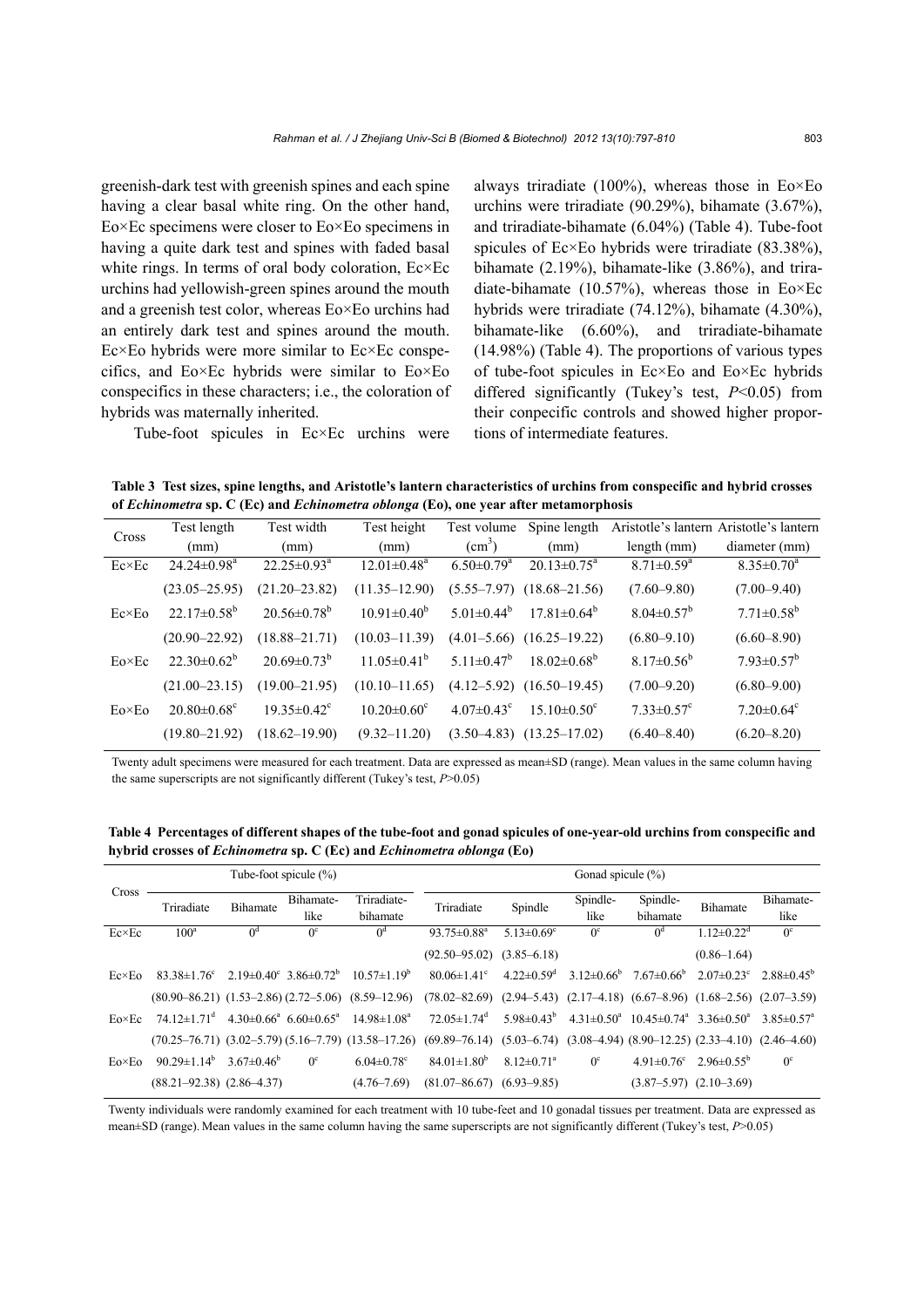Gonad spicules in Ec×Ec urchins were nearly all triradiate-shaped (93.75%; other spicules seen: spindle, 5.13%; bihamate, 1.12%), whereas those in Eo×Eo urchins were triradiate (84.01%), spindle (8.12%), spindle-triradiate (4.91%) and bihamate (2.96%) (Table 4). Gonad spicules in Ec×Eo hybrids were triradiate (80.06%), spindle (4.22%), spindlelike (3.12%), spindle-triradiate (7.67%) with a few bihamate (2.07%), and bihamate-like (2.88%) types, whereas spicules in Eo×Ec hybrids were triradiate (72.05%), spindle (5.98%), spindle-like (4.31%), spindle-triradiate (10.45%), bihamate (3.36%), and bihamate-like (3.85%). Although significant differences (Tukey's test, *P*<0.05) were recognized among the hybrids and their parental species, the proportions in the hybrids were intermediate.

Four types of pedicellariae, tridentate, globiferous, ophiocephalous and triphyllous, were observed in both conspecifics and their reciprocal hybrids. Valve lengths of all four types of pedicellariae of Ec×Ec urchins were significantly (Tukey's test, *P*<0.05) larger than those of their corresponding types from Eo×Eo urchins (Table 5). Both the hybrids had intermediate sizes, but they differed significantly from each other.

Egg diameters of Ec×Ec urchins were the smallest among the four crosses while the Eo×Eo eggs were the largest. Hybrids had intermediate-sized eggs that differed significantly (Tukey's test, *P*<0.05) in size from the eggs of the conspecifics. But the hybrids did not differ significantly in size (Tukey's test, *P*>0.05) from each other (Table 6). The sizes of sperm heads were also the smallest in Ec×Ec urchins, and were significantly different (Tukey's test, *P*<0.05) among crosses, including between the hybrid groups. Therefore the gamete sizes of hybrids were intermediate between their parental controls.

#### **3.4 Existence of natural hybrids**

Four hundred individuals with coloration patterns more or less intermediate between those of the two species were collected from the reef flats of the Sunabe and Sesoko coasts, where Ec and Eo were abundant and found close together. However, detailed comparisons of the above morphological characters revealed that none of these individuals were hybrids; that is, all could be assigned to either Ec or Eo. Molecular analyses (e.g., nuclear DNA) are needed to find out whether hybrids and their backcross

Table 5 Valve lengths of four types of pedicellariae in urchins from conspecific and hybrid crosses of *Echinometra* **sp. C (Ec) and** *Echinometra oblonga* **(Eo), one year after metamorphosis**

| Cross          | Valve length $(\mu m)$        |                               |                               |                               |  |  |
|----------------|-------------------------------|-------------------------------|-------------------------------|-------------------------------|--|--|
|                | Tridentate                    | Globiferous                   | Ophiocephalous                | Triphyllous                   |  |  |
| $Ec \times Ec$ | $880.9 \pm 34.2^{\text{a}}$   | $649.5 \pm 29.9^{\mathrm{a}}$ | $546.4 \pm 27.7^{\mathrm{a}}$ | $145.3 \pm 20.1^a$            |  |  |
|                | $(840.0 - 950.0)$             | $(590.0 - 680.0)$             | $(490.0 - 590.0)$             | $(110.0 - 180.0)$             |  |  |
| $Ec \times Eo$ | $833.7 \pm 32.7^b$            | $628.9 \pm 28.6^b$            | $517.2 \pm 27.5^b$            | $133.6 \pm 18.1^b$            |  |  |
|                | $(780.0 - 900.0)$             | $(580.0 - 670.0)$             | $(460.0 - 570.0)$             | $(100.0 - 170.0)$             |  |  |
| $Eo \times Ec$ | $783.3 \pm 30.7$ °            | $609.0 \pm 28.5$ <sup>c</sup> | $484.9 \pm 27.7$ °            | $122.5 \pm 18.1$ <sup>c</sup> |  |  |
|                | $(750.0 - 840.0)$             | $(570.0 - 660.0)$             | $(440.0 - 550.0)$             | $(90.0 - 160.0)$              |  |  |
| $Eo \times Eo$ | $732.4 \pm 29.7$ <sup>d</sup> | 590.7 $\pm$ 27.7 <sup>d</sup> | $452.4 \pm 26.9^{\circ}$      | $110.5 \pm 16.3^{\circ}$      |  |  |
|                | $(680.0 - 800.0)$             | $(530.0 - 630.0)$             | $(410.0 - 500.0)$             | $(80.0 - 140.0)$              |  |  |

Twenty individuals were examined from each cross with 10 pedicellariae of each type from each individual. Data are expressed as mean±SD (range). Mean values in the same column having the same superscripts are not significantly different (Tukey's test, *P*>0.05)

Table 6 Gamete sizes of sexually mature urchins from conspecific and hybrid crosses of *Echinometra* sp. C (Ec) **and** *Echinometra oblonga* **(Eo), one year after metamorphosis**

| <b>Cross</b>     | Gamete size $(\mu m)$                       |                                     |  |  |  |
|------------------|---------------------------------------------|-------------------------------------|--|--|--|
|                  | Egg diameter                                | Sperm-head length                   |  |  |  |
| $Ec\times Ec$    | $72.36 \pm 1.27$ ° (70.68–75.64)            | $6.04 \pm 0.54^d$ (5.00-7.00)       |  |  |  |
| $Ex\times E_0$   | $74.36 \pm 1.28^b$ (72.54–76.88)            | $7.16 \pm 0.57$ ° (6.50–8.50)       |  |  |  |
| $E_0 \times E_0$ | $73.98 \pm 1.23^b$ (71.92–76.26)            | $6.83 \pm 0.59^b$ (6.00–8.00)       |  |  |  |
| $E_0 \times E_0$ | $75.74 \pm 1.54$ <sup>a</sup> (73.16-78.12) | $8.24 \pm 0.53^{\circ}$ (7.50-9.50) |  |  |  |

Six individuals were examined from each cross for each sex with 25 eggs and 25 sperm from each individual. Data are expressed as mean±SD (range). Mean values in the same column having different superscripts are significantly different (Tukey's test, *P*<0.05)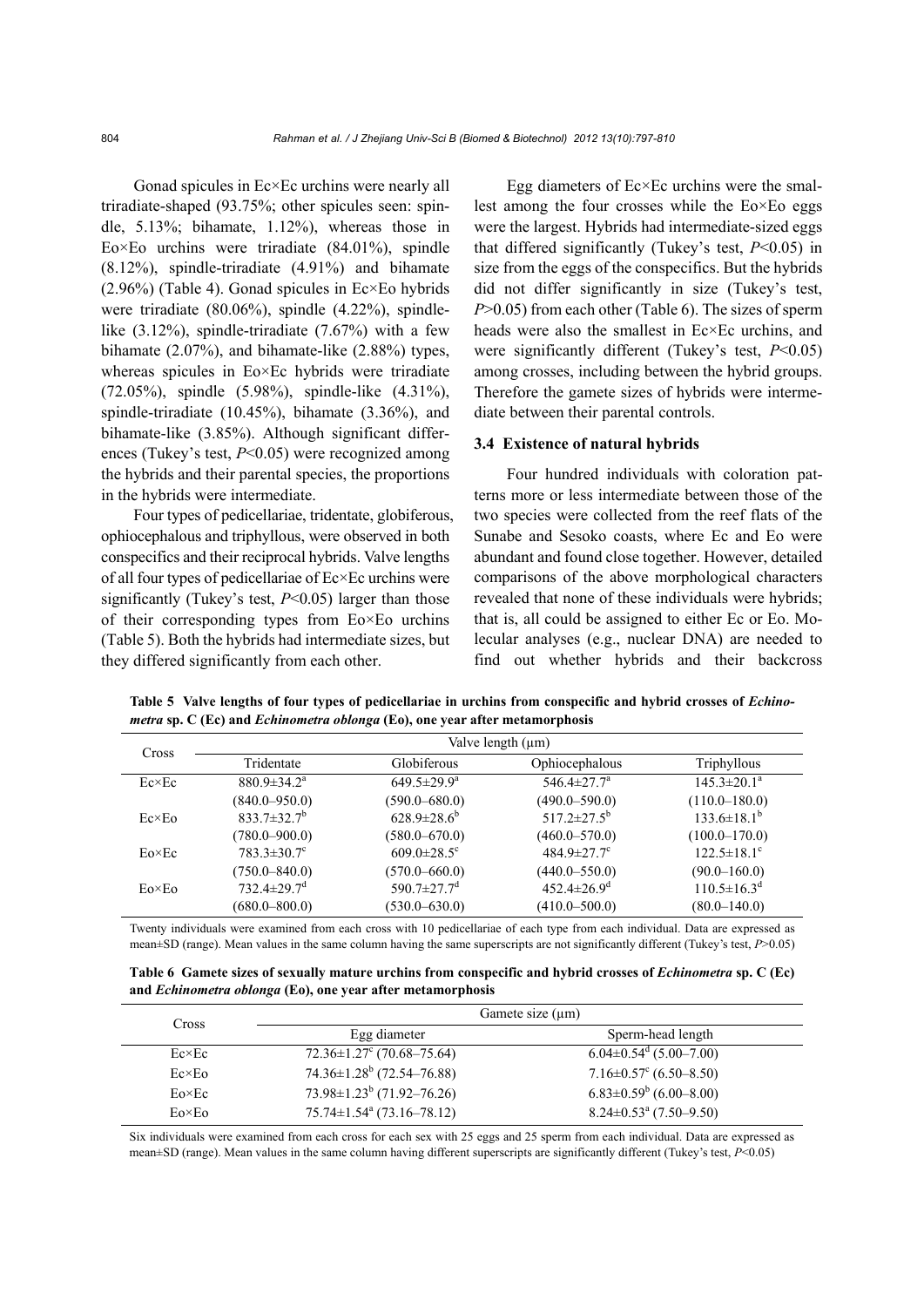individuals are occurring in the field, which have not been identified by morphological characteristics.

#### **3.5 Fertilization rates in F1 backcrosses**

Fertilization rates in  $F_1$  backcrosses using the gametes of  $F_1$  hybrids and their conspecific parents at a limited sperm concentration are shown in Table 7. Eggs from both hybrids, Ec×Eo and Eo×Ec, yielded higher fertilization rates with Ec×Ec sperm (93.33%) and 91.83%) than with Eo×Eo sperm (92.83% and 89.00%), indicating that Eo sperm were more discriminating than Ec sperm. However, backcrosses by sperm from Ec×Eo and Eo×Ec hybrids produced higher percentages of fertilization with Ec×Ec ova (85.83% and 81.17%) than with Eo×Eo ova (83.0% and 78.83%), again indicating that Eo ova appeared to be slightly less attractive than Ec ova. Thus, differences in fertilization rates among the  $F_1$  conspecifics and their  $F_1$  hybrids indicate discrimination differences in their gamete recognition genes.

# **4 Discussion**

The gametes of two reef margin species, Ec and Eo, are reciprocally compatible (Uehara *et al*., 1990). However, at a sperm concentration where conspecific crosses achieved 100% or near 100% fertilization, both heterospecific crosses showed 81%–85% fertilization success, and these values declined significantly with decreasing sperm concentrations. These impediments to fertilization in both heterospecific crosses indicate the presence of a protein-binding system for gamete recognition. Incompatibility of bindin and bindin-receptors might eventually lead to reproductive isolation, as proposed by Metz *et al*.

(1994), Metz and Palumbi (1996), Biermann *et al*. (2004), Lessios (2007), Zigler (2008), and Palumbi (2009). These two species typically do not co-occur throughout their respective ranges, and Geyer and Palumbi (2003) found more genetic separation of bindin genes in their sympatric than in their allopatric populations. In Okinawa, where they are sympatric, fertilization percentages over a broad range of sperm densities are almost identical between heterospecific crosses, while other combinations of gametes from the four *Echinometra* species show high asymmetries in fertilization: the ova of reef margin species are readily fertilized by sperm of reef flat species, but not vice versa (Uehara *et al*., 1990; Rahman *et al*., 2001; 2004a; Rahman and Uehara, 2004). In contrast, gametes of the two reef flat species, Ea and Em, are nearly incompatible (Rahman *et al*., 2004b) which in this case suggests positive selection for gamete incompatibility to prevent hybridization in sympatry.

Moreover, in  $F_1$  backcrosses the Ec-Eo hybrids exhibited higher fertilization rates than Ea-Eo (Aslan and Uehara, 1997), Ea-Ec (Rahman *et al*., 2001), Em-Eo (Rahman *et al*., 2004a), Em-Ec (Rahman and Uehara, 2004), and Ea-Em (Rahman *et al*., 2004b) hybrids. In other words, the two species show a high divergence in their bindins (Landry *et al*., 2003; Geyer and Palumbi, 2005). Similarly, although the two sympatric species of Caribbean sea urchins, *Lytechinus willamsi* and *Lytechinus variegatus* show a high divergence in bindins (Zigler and Lessios, 2004), their gametes are reciprocally as compatible as those in  $F_1$  backcrosses within a wide range of sperm concentrations. However, the lack of evidence for gamete incompatibility between Ec and Eo suggests that the observed differences in bindin do not significantly affect gamete interactions. There may be subtle

Table 7 Percentage of eggs fertilized in backcrosses among lab-reared F<sub>1</sub> generation urchins from conspecific **and hybrid crosses of** *Echinometra* **sp. C (Ec) and** *Echinometra oblonga* **(Eo) at a limited sperm concentration**   $(1.0 \times 10^6 \text{ sperm/ml})$ 

|                | Fertilization rate $(\% )$                 |                                           |                                           |                                            |  |  |
|----------------|--------------------------------------------|-------------------------------------------|-------------------------------------------|--------------------------------------------|--|--|
| Egg            | Sperm $(Ec \times Ec)$                     | Sperm $(Ec \times E_0)$                   | Sperm $(Eo \times Ec)$                    | Sperm $(Eo \times Eo)$                     |  |  |
| $Ec\times Ec$  | $98.67 \pm 1.63$ <sup>a</sup> (96.0-100.0) | $85.83 \pm 2.48$ ° (83.0–90.0)            | $81.17\pm2.99^{\circ}$ (77.0–85.0)        | $85.67 \pm 3.86$ ° (79.0–89.0)             |  |  |
| $Ec \times Eo$ | $93.33 \pm 1.51^b$ (92.0-96.0)             | $97.67 \pm 1.21$ <sup>a</sup> (96.0–99.0) | $93.17 \pm 2.31^{\circ} (90.0 - 96.0)$    | $92.83 \pm 1.72^b$ (90.0-95.0)             |  |  |
| Eo×Ec          | $91.83 \pm 1.60^b$ (90.0-94.0)             | $91.33 \pm 2.17^b$ (88.0–94.0)            | $95.17 \pm 2.32$ <sup>a</sup> (92.0–98.0) | $89.00 \pm 2.37$ ° (86.0–92.0)             |  |  |
| Eo×Eo          | $81.0\pm3.79^{\circ}$ (75.0-86.0)          | $83.0 \pm 2.37^{\circ}$ (80.0-86.0)       | $78.83\pm3.43^b$ (75.0–83.0)              | $99.67 \pm 0.52$ <sup>a</sup> (99.0-100.0) |  |  |

Each value represents six replicate crosses with gametes from new individuals in each replicate. Data are expressed as mean±SD (range). Mean values in the same column having different superscripts are statistically significant (Tukey's test, *P*<0.05)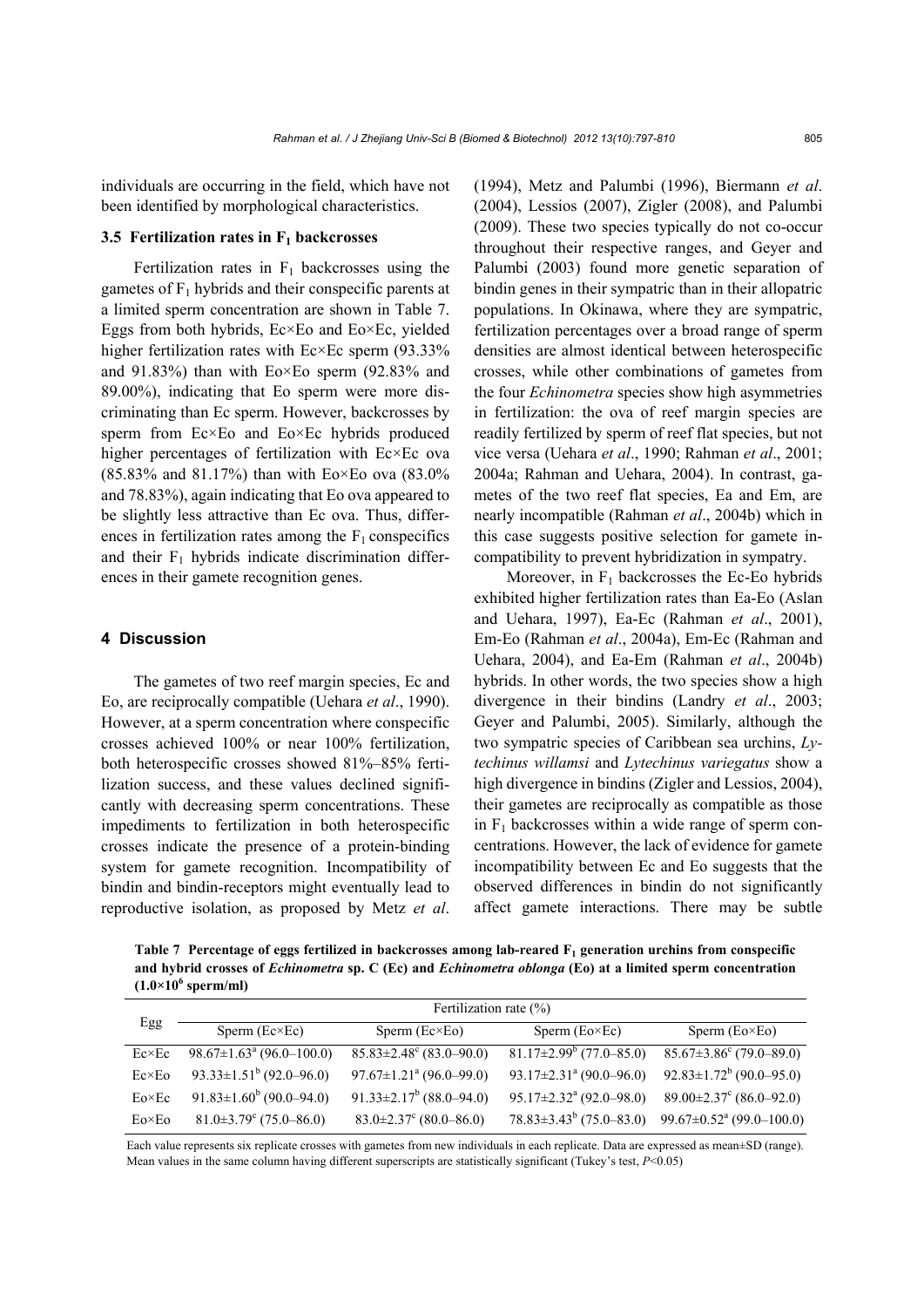fertilization effects that are not detected, but it is also possible that the monophyly of bindin is simply a result of the stochasticity of coalescence processes (Hudson and Turelli, 2003; Zigler and Lessios, 2004). Two sympatric species of asteroids belonging to the genus *Patiriella*, *P*. *calcar* and *P*. *gunni*, are reciprocally compatible and do not show any gametic incompatibility in either cross, despite the fact that they are morphologically and genetically distinct (Byrne and Anderson, 1994). Therefore, reproductive isolation between Ec and Eo may have occurred before the evolution of gametic incompatibility because gamete recognition molecules accumulate over time as species diverge (McCartney and Lessios, 2002; Lessios, 2007; Zigler, 2008). If this is true, it provides evidence for the eventual evolution of gamete incompatibility and speciation in these two species (Rahman *et al*., 2001).

The percentages of larval survival, metamorphosis, and juvenile and adult survival of the hybrid groups were similar to those of their parents, eliminating the probability that developmental incompatibility or hybrid inviability is a postzygotic mechanism of reproductive isolation. The surviving hybrids grew at the same rate as the conspecifics. Moreover, hybrids were as viable and fertile as the conspecifics, demonstrating that there are neither gametic nor postzygotic obstructions to introgression between them. These similarities are correlated with their higher genetic affinities compared to other closely related pairs of Okinawan *Echinometra* spp., where hybrids in one direction were as viable as conspecifics while hybrids in the other direction were less viable (Rahman *et al*., 2000; 2001; 2004a; Rahman and Uehara, 2004). The hybrids of two reef flat species, Ea and Em, showed inferior performances in larval and juvenile traits, but better performances in advanced stages (Rahman *et al*., 2004b; 2005). The progeny of reciprocal crosses between *Strongylocentrotus droebachiensis* and *Strongylocentrotus pallidus* produced viable gametes, and backcrosses to the parent species indicated that gene flow would run predominantly back to *S*. *pallidus* (Strathmann, 1981). However, Addison and Hart (2005) reported only small amounts of introgression from the reciprocal cross (*S*. *pallidus*×*S*. *droebachiensis*) and none at all from the more fertile cross of *S*. *droebachiensis*×*S*. *pallidus*.

The higher compatibility of the gametes of Ec and Eo demonstrated that if gamete recognition molecules are involved in fertilization in these species, they are not strongly species-specific. Genetic divergence and speciation of Ec and Eo have occurred without gametic incompatibility and perhaps arose through ecological factors. The two species in the present study live comparatively close to each other but inhabit different microhabitats: Ec inhabits burrows in the reef margins whereas Eo inhabits deep burrows in surf breaking reef margins, positioned below those of Ec. During our field studies, we observed that Ec was more aggressive than Eo and always showed notable antagonistic behavior towards intruders by driving them away if the Eo was placed into a burrow inhabited by Ec. Tsuchiya and Nishihira (1985) observed a similar phenomenon in two reef flat species, Ea and Em. There is little evidence of highly selective microhabitat assortment in sea urchin larvae. Cameron and Schroeter (1980) observed that competent larvae of *S. purpuratus* settled to metamorphose indiscriminately on bacterial-covered substrates, and later microhabitat segregation of the juveniles occurred to avoid high selective mortality or to avoid predation. It was also observed that the majority of the larvae of *Echinometra* spp. settled indiscriminately on stones covered with coralline algae in the field and their juveniles were found in their respective microhabitats. However, this discrimination probably decreases most chances of cross-fertilization because, as shown in other broadcast spawning invertebrates, fertilization success decreases with the distance between spawning individuals (Levitan, 1998). If gametes of one species are swept over spawning individuals of another species in adjacent areas, sperm concentration has a major effect on fertilization (Rahman *et al*., 2004a). Moreover, individuals of Ec are occasionally found to intermingle with those of Eo, and in this case sperm concentration will not be a factor in avoiding hybridization. Consequently, it is still unclear whether microhabitat segregation, by itself, is enough to prevent introgression in these two congeners.

The annual breeding seasons of Ec and Eo overlap extensively (Arakaki and Uehara, 1991) (Table 1) and they can readily spawn during this time. There are no data on the precise spawning times of any echinoid (Pearse and Cameron, 1991), nor is there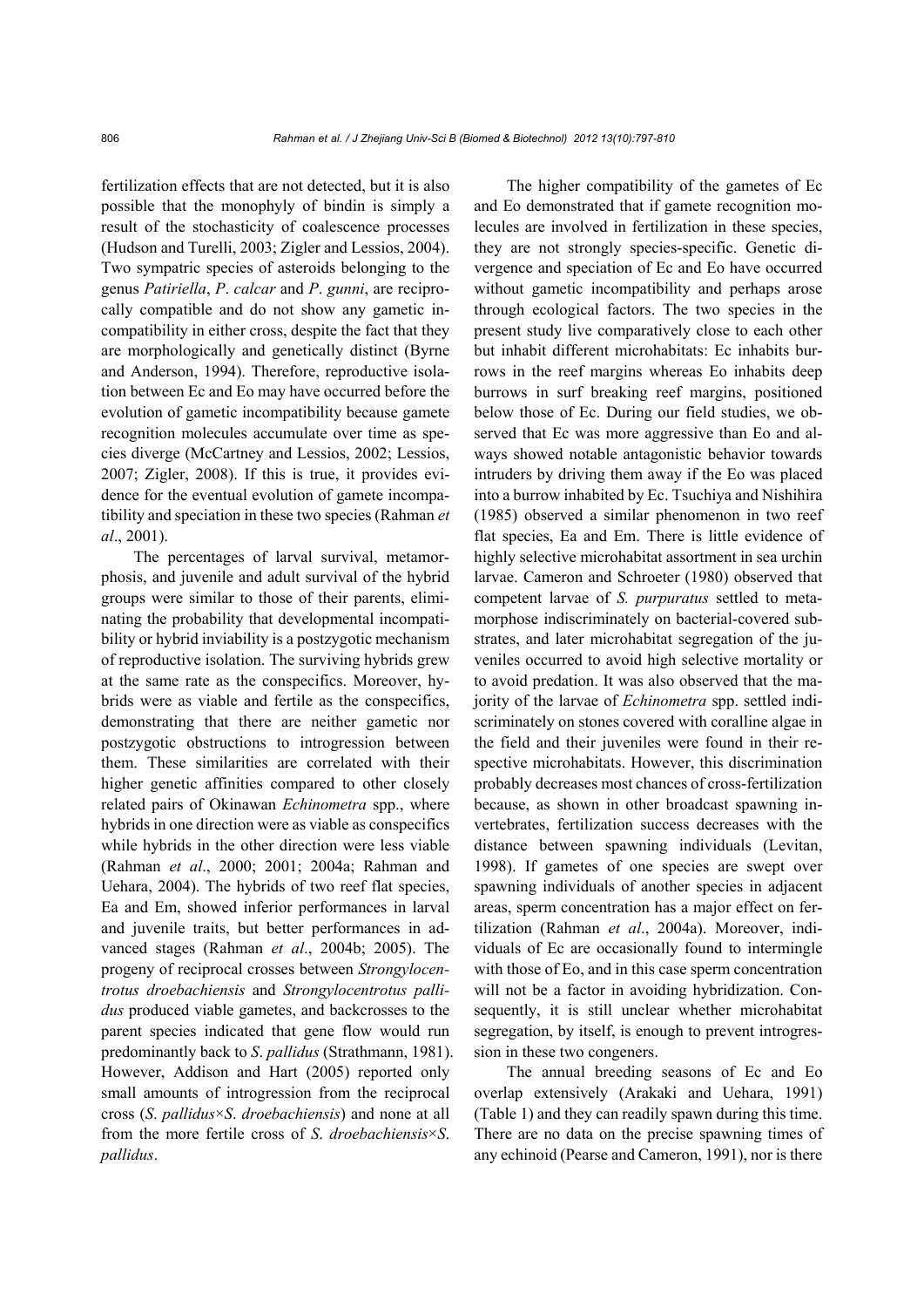any evidence or indication that different species of *Echinometra* spawn in different lunar cycles, as do some closely related sympatric species of *Diadema* (Muthiga, 2003; Coppard and Campbell, 2005). Therefore, temporal separation of spawning seasons is an unlikely mechanism for maintaining reproductive isolation (Byrne and Anderson, 1994; Rahman and Uehara, 2004). Nevertheless, peak spawning periods, as well as salinity and temperature tolerances differ between the two species (Arakaki and Uehara, 1991) (Table 1). Different gametogenetic cycles observed through histological examinations (Aslan, 2000), revealed that different individuals of *Echinometra* spp. spawned at different times as found for Em in Okinawa (Nishihira, 1975), the Gulf of Suez (Pearse, 1969), and at Rottnest Island (Pearse and Philips, 1968). These factors, in addition to possible separation in daily spawning times or specific pheromonal spawning cues, could prevent hybridization between the two species (Rahman and Uehara, 2004).

Free-spawning invertebrates (e.g., coelenterates, polychaetes, mollusks, and echinoderms), including sea urchins, are recognized as having no obvious courtship or little premating behavior between sexes before reproduction (Metz *et al*., 1994; Lamare and Stewart, 1998; Landry *et al*., 2003), even when habitats and spawning seasons may overlap as in *Echinometra* spp. (Arakaki and Uehara, 1991; Rahman and Uehara, 2004). Instead, gametes are released into the water column, and the most essential interaction is between eggs and sperm at fertilization. In these instances, reproductive isolation may arise by changes in the timing of gamete release (Lessios, 1984) or clumping of conspecific adults (Billett and Hausen, 1982). However, the behavioral components in reproduction that are considered to force rapid speciation in other animals are largely absent in sea urchins including those within the *Echinometra* spp. complex (Palumbi and Metz, 1991; Rahman and Uehara, 2004).

If gametes of both species are in the water together and species specificity operates in gamete recognition and sperm-binding genes, there could be interspecific competition for fertilization success (Rahman *et al*., 2004a). Our findings from the gamete exposure (contact) time experiment revealed that conspecific Ec×Ec and Eo×Eo crosses reached asymptotic levels of fertilization much faster than the heterospecific Ec×Eo and Eo×Ec crosses under a limited sperm concentration (Fig. 2). How such sperm competition could be achieved in broadcast spawning, externally fertilizing species such as *Echinometra* spp. is unclear. However, if it does occur in the field, and if conspecific sperm outcompetes heterospecific sperm for fertilization (Howard *et al*., 1998), a mechanism for maintaining species integrity in sympatric Ec and Eo may be present. Evidence for such a system of gamete competition was found recently when gametes of these two species were mixed at low concentrations and nearly all parents of the resulting embryos were identified as conspecifics by the use of DNA markers (Geyer and Palumbi, 2005).

Although the expression of an intermediate phenotype by the lab-reared hybrids might be used to discover hybrids in the field, it would be hard to identify hybrids if the phenotype of only one parent is expressed or if the two parental species are morphologically similar. Coloration patterns of the hybrids tended to be maternally inherited. Conversely, other characters, such as test sizes, spine lengths, Aristotle's lantern length, spicule morphology of the tube-foot and gonad, pedicellariae valve length, and gamete sizes, tended to be intermediate and could be used to distinguish easily hybrids from either parent. We searched for the distinctive intermediate phenotypes in the field, and although suggestive color morphs were observed, none were identified as hybrids and all of them were assigned to either Ec or Eo. However, without doing any genetic analysis (e.g., mtDNA analysis), we cannot rule out that some of these intermediate phenotypes were backcross individuals. As in other *Echinometra*, Ec and Eo are sympatric but hybrids are rare or absent (Geyer and Palumbi, 2005). The only evidence of hybridization in the field is a single specimen out of 97 examined that had similar color and spicules characteristics of Em, but with the mtDNA of Eo (Palumbi *et al*., 1997). This specimen may have represented a backcross, perhaps of several generations (Rahman *et al*., 2004a). Moreover, although two species of the tropical long-spined sea urchins, *Diadama savignyi* and *Diadama setosum*, readily hybridize in the laboratory (Uehara *et al*., 1990), and often occur in mixed populations in the field (Pearse, 1998), allozyme analyses revealed that there is restricted introgression and hybrids occur only rarely in the field (Lessios and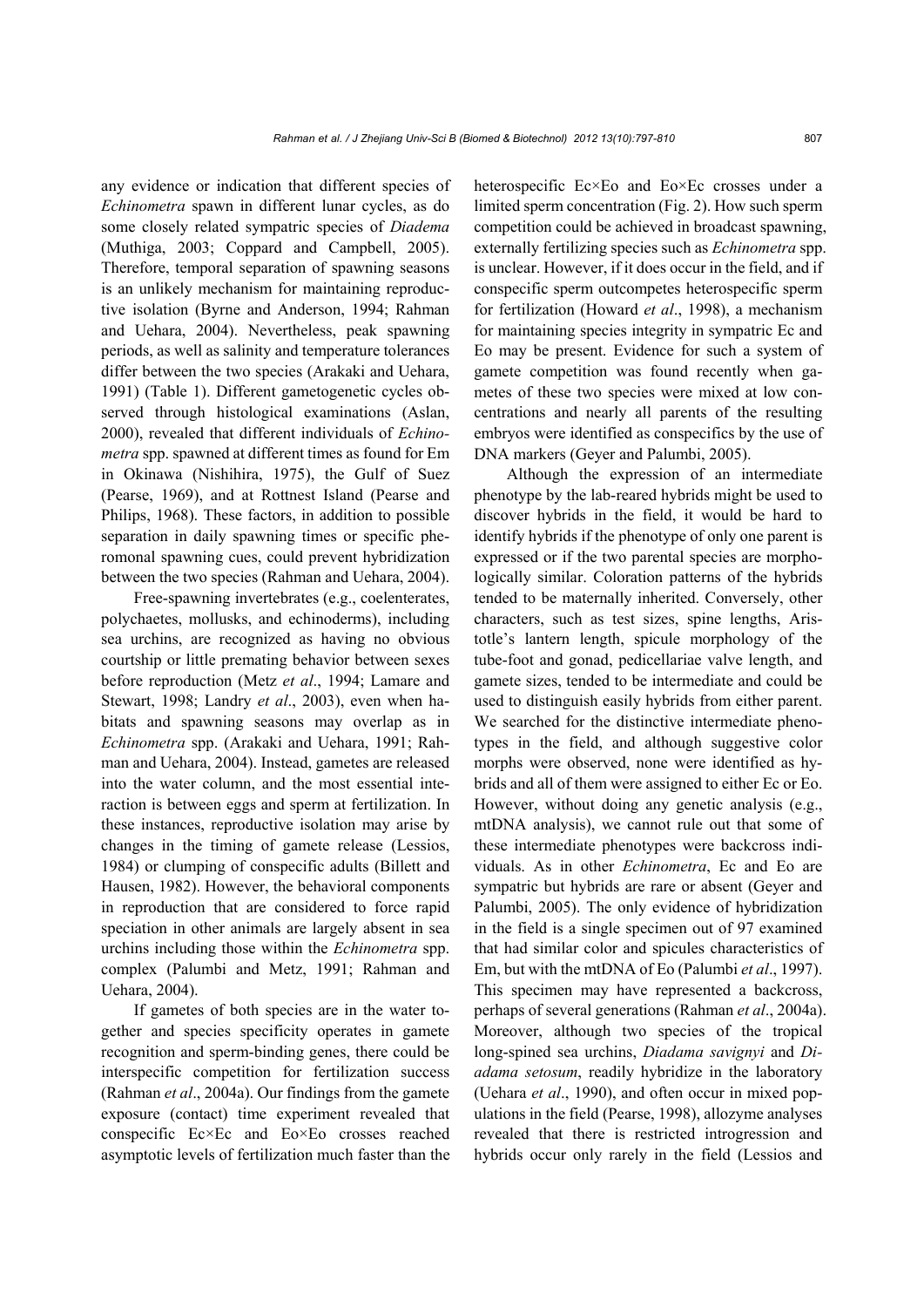Pearse, 1996). Based on mtDNA analyses, these two species separated between 6 and 10 million years ago (Lessios *et al*., 2001) and are at least twice as old as the Pacific species of *Echinometra* (Rahman *et al*., 2004a). Since the lab-reared hybrids are fully fertile in all these species, there is almost certainly some kind of effective isolating mechanism(s) separating them that does not involve hybrid viability and fertility. Of these mechanisms, habitat segregation, gamete competition and probably differences in spawning times, gametic incompatibility, and other genetic and non-genetic factors appear to be essential in maintaining reproductive isolation and speciation in these recently diverged species of tropical sea urchins.

## **Acknowledgements**

We are grateful to the director and staff of the Sesoko Marine Science Research Center, University of the Ryukyus, Japan, for providing us the space to rear the urchins.

#### **References**

- Addison, J.A., Hart, M.W., 2005. Colonization, dispersal, and hybridization influence phylogeography of north Atlantic sea urchins (*Strongylocentrotus droebachiensis*)*. Evolution*, **59**(3):532-543. [doi:10.1554/04-238]
- Arakaki, Y., Uehara, T., 1991. Physiological Adaptation and Reproduction of the Four Types of *Echinometra mathaei*  (Blainville). *In*: Yanagisawa, T., Yasumasu, I., Oguro, C., Suzuki, N., Motokawa, T. (Eds.), Biology of Echinodermata. A.A. Balkema, Rotterdam, p.105-111.
- Arakaki, Y., Uehara, T., 1999. Morphological comparison of black *Echinometra* individuals among those in the Indo-West Pacific*. Zool. Sci.*, **16**(3):551-558. [doi:10.2108/zsj. 16.551]
- Arakaki, Y., Uehara, T., Fagoone, I., 1998. Comparative studies of the genus *Echinometra* from Okinawa and Mauritius. *Zool. Sci.*, **15**(1):159-168. [doi:10.2108/zsj.15.159]
- Aslan, L.M., 2000. Comparative Morphological and Ecological Studies of Sympatric Sea Urchins Genus *Echinometra* in Okinawan Coral Reefs. PhD Thesis, Tohoku University, Sendai, Japan, p.189.
- Aslan, L.M., Uehara, T., 1997. Hybridization and  $F_1$  backcrosses between two closely related tropical species of sea urchins (genus *Echinometra*) in Okinawa. *Invert. Reprod. Develop.*, **31**(1-3):319-324. [doi:10.1080/07924259.1997. 9672591]
- Bartlett, M.S., 1937. Some examples of statistical methods of research in agriculture and applied biology. *Suppl. J. Roy. Stat. Soc.*, **4**(2):137-170. [doi:10.2307/2983644]

Behrmann-Godel, J., Gerlach, G., 2008. First evidence for

postzygotic reproductive isolation between two populations of Eurasian perch (*Perca fluviatilis* L*.*) within Lake Constance. *Front. Zool.*, **5**(1):3. [doi:10.1186/1742-9994- 5-3]

- Biermann, C.H., Marks, J.A., Vilela-Silva, A.C., Castro, M.O., Mourão, P.A., 2004. Carbohydrate-based species recognition in sea urchin fertilization: another avenue for speciation? *Evol. Dev.*, **6**(5):353-361. [doi:10.1111/j. 1525-142X.2011.00462.x]
- Billett, D.S.M., Hausen, B., 1982. Abyssal aggregations of *Kolga hyalina* Danielssen and Koren (Echinodermata: Holothuroidea) in the northwest Atlantic Ocean: a preliminary report. *Deep Sea Res.*, **29**(7):799-818. [doi:10. 1016/0198-0149(82)90047-4]
- Byrne, M., Anderson, M.J., 1994. Hybridization of sympatric *Patiriella* species (Echinodermata: Asteroidea) in New South Wales. *Evolution*, **48**(3):564-576. [doi:10.2307/ 2410469]
- Cameron, R.A., Schroeter, S., 1980. Sea urchin recruitment: effect of substrate selection on juvenile distribution. *Mar. Ecol. Prog. Ser.*, **2**:243-247. [doi:10.3354/meps002243]
- Coppard, S.E., Campbell, A.C., 2005. Lunar periodicities of diadematid echinoids breeding in Fiji. *Coral Reefs*, **24**(2): 324-332. [doi:10.1007/s00338-005-0491-5]
- Coyne, J.A., 1992. Genetics and speciation. *Nature*, **355**(6360): 511-515. [doi:10.1038/355511a0]
- Geyer, L.B., Palumbi, S.R., 2003. Reproductive character displacement and the genetics of gamete recognition in tropical sea urchins. *Evolution*, **57**(5):1049-1060. [doi:10. 1111/j.0014-3820.2003.tb00315.x]
- Geyer, L.B., Palumbi, S.R., 2005. Conspecific sperm precedence in two species of tropical sea urchins. *Evolution*, **59**(1):97-105. [doi:10.1554/04-202]
- Howard, D.J., Reece, M., Gregory, P.G., Chu, V., Cain, M.L., 1998. The Evolution of Barriers to Fertilization between Closely Related Organisms. *In*: Howard, D.J., Berlocher, S.H. (Eds.), Endless Forms: Species and Speciation. Oxford University Press, NY, p.279-288.
- Hudson, R.R., Turelli, M., 2003. Stochasticity overrules the "three-times rule": genetic drift, genetic draft, and coalescence times for nuclear loci versus mitochondrial DNA. *Evolution*, **57**(1):182-190. [doi:10.1111/j.0014-3820.2003. tb00229.x]
- Knowlton, N., 1993. Sibling species in the sea. *Ann. Rev. Ecol. Syst.*, **24**(1):189-216. [doi:10.1146/annurev.es.24.110193. 001201]
- Lamare, M.D., Stewart, B.G., 1998. Mass spawning by the sea urchin *Evechinus chloroticus* (Echinodermata: Echinoidea) in a New Zealand fiord. *Mar. Biol.*, **132**(1):135-140. [doi:10.1007/s002270050379]
- Landry, C., Geyer, L.B., Arakaki, Y., Uehara, T., Palumbi, S.R., 2003. Recent speciation in the Indo-West Pacific: rapid evolution of gamete recognition and sperm morphology in cryptic species of sea urchin. *Proc. R. Soc. Lond. B*, **270**(1526):1839-1847. [doi:10.1098/rspb.2003.2395]
- Lessios, H.A., 1984. Possible prezygotic reproductive isolation in sea urchins separated by the Isthmus of Panama.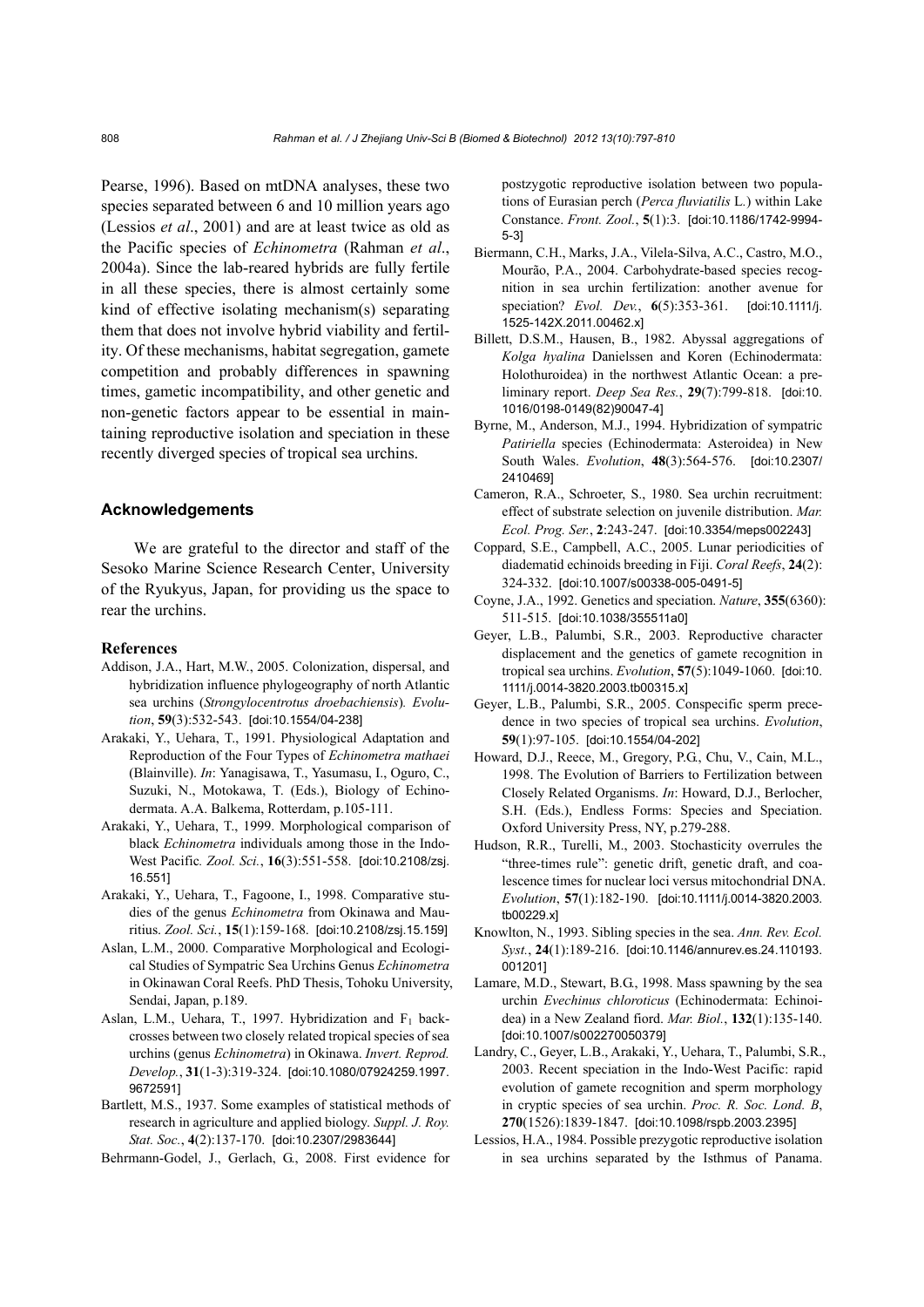*Evolution*, **38**(5):1144-1148. [doi:10.2307/2408446]

Lessios, H.A., 2007. Reproductive isolation between species of sea urchins. *Bull. Mar. Sci.*, **81**(2):191-208.

- Lessios, H.A., Pearse, J.S., 1996. Hybridization and introgression between Indo-Pacific species of *Diadema*. *Mar. Biol.*, **126**(4):715-723. [doi:10.1007/BF00351338]
- Lessios, H.A., Kessing, B.D., Pearse, J.S., 2001. Population structure and speciation in tropical seas: global phylogeography of the sea urchin *Diadema*. *Evolution*, **57**(9): 2026-2036. [doi:10.1111/j.0014-3820.2001.tb00613.x]
- Levitan, D.R., 1998. Does Bateman's principle apply to broadcast-spawning organisms? Egg traits influence in situ fertilization rates among congeneric sea urchins. *Evolution*, **52**(4):1043-1056. [doi:10.2307/2411235]
- Matsuoka, N., Hatanaka, T., 1991. Molecular evidence for the existence of four sibling species within the sea urchin, *Echinometra mathaei* in Japanese waters and their evolutionary relationships (taxonomy and systematics). *Zool. Sci.*, **8**(1):121-133.
- McCartney, M.A., Lessios, H.A., 2002. Quantitative analysis of gametic incompatibility between closely related species of neotropical sea urchins. *Biol. Bull.*, **202**(2): 166-181. [doi:10.2307/1543653]
- Metz, E.C., Palumbi, S.R., 1996. Positive selection and sequence rearrangements generate extensive polymorphism in the gamete recognition protein bindin. *Mol. Biol. Evol.*, **13**(2): 397-406. [doi:10.1093/oxfordjournals.molbev.a025598]
- Metz, E.C., Kane, R.E., Yanagimachi, H., Palumbi, S.R., 1994. Fertilization between closely related sea urchins is blocked by incompatibilities during sperm-egg attachment and early stages of fusion. *Biol. Bull.*, **187**(1):23-34. [doi:10.2307/1542162]
- Muthiga, N.A., 2003. Coexistence and reproductive isolation of the sympatric echinoids *Diadema savignyi* Michelin and *Diadema setosum* (Leske) on Kenyan coral reefs. *Mar. Biol.*, **143**(4):669-677. [doi:10.1007/s00227-003-1095-7]
- Nishihira, M., 1975. Spawning of *Echinometra mathaei*  (Blainville) in nature. *Sesoko Mar. Sci. Lab. Tech. Rep.*, **3**:11-12.
- Nishihira, M., Sato, Y., Arakaki, Y., Tsuchiya, M., 1991. Ecological Distribution and Habitat Preference of Four Types of *Echinometra mathaei* on Okinawan Coral Reefs. *In*: Yanagisawa, T., Yasumasu, I., Oguro, C., Suzuki, N., Motokawa, T. (Eds.), Biology of Echinodermata. A.A. Balkema, Rotterdam, p.91-104.
- Palumbi, S.R., 1996. What can molecular genetics contribute to marine biogeography? An urchini's tale. *J. Exp. Mar. Biol. Ecol.*, **203**(1):75-92. [doi:10.1016/0022-0981(96) 02571-3]
- Palumbi, S.R., 2009. Speciation and the evolution of gamete recognition genes: patterns and process. *Heredity*, **102**(1): 66-76. [doi:10.1038/hdy.2008.104]
- Palumbi, S.R., Metz, E.C., 1991. Strong reproductive isolation between closely related tropical sea urchins (genus *Echinometra*). *Mol. Biol. Evol.*, **8**(2):227-239.
- Palumbi, S.R., Grabowsky, G., Duda, T., Geyer, L., Tachino, N., 1997. Speciation and population genetic structure in

tropical Pacific sea urchins. *Evolution*, **51**:1506-1517. [doi:10.2307/2411203]

- Pearse, J.S., 1969. Reproductive periodicities of Indo-Pacific invertebrates in the Gulf of Suez. II. The echinoid *Echinometra mathaei* (de Blainville). *Bull. Mar. Sci.*, **19**(3): 580-613.
- Pearse, J.S., 1998. Distribution of *Diadema savignyi* and *D. setosum* in the Tropical Pacific. *In*: Mooi, R., Telford, M. (Eds.), Echinoderms: San Francisco. A.A. Balkema, Rotterdam, p.777-782.
- Pearse, J.S., Philips, B.F., 1968. Continuous reproduction in the Indo-Pacific sea urchin *Echinometra mathaei* at Rottnest Island, Western Australia. *Aust. J. Mar. Freshwat. Res.*, **19**(2):162-172. [doi:10.1071/MF9680161]
- Pearse, J.S., Cameron, R.A., 1991. Echinodermata: Echinoidea. *In*: Giese, A.C., Pearse, J.S. (Eds.), Reproduction of Marine Invertebrates, Vol. VI, Echinoderms and Lophophorates. Boxwood Press, Pacific Grove, CA, p.513-562.
- Rahman, M.A., Uehara, T., 2001. Induction of metamorphosis and substratum preference in four sympatric and closely related species of sea urchins (genus *Echinometra*) in Okinawa*. Zool. Stud.*, **40**(1):29-43.
- Rahman, M.A., Uehara, T., 2004. Interspecific hybridization and backcrosses between two sibling species of Pacific sea urchins (genus *Echinometra*) on Okinawan intertidal reefs. *Zool. Stud.*, **43**(1):93-111.
- Rahman, M.A., Uehara, T., Aslan, L.M., 2000. Comparative viability and growth of hybrids between two sympatric species of sea urchins (genus *Echinometra*) in Okinawa. *Aquaculture*, **183**(1-2):45-56. [doi:10.1016/S0044-8486 (99)00283-5]
- Rahman, M.A., Uehara, T., Pearse, J.S., 2001. Hybrids of two closely related tropical sea urchins (genus *Echinometra*): evidence against postzygotic isolating mechanisms. *Biol. Bull.*, **200**(2):97-106. [doi:10.2307/1543303]
- Rahman, M.A., Uehara, T., Pearse, J.S., 2004a. Experimental hybridization between two genetically divergent species of tropical sea urchins, *Echinometra mathaei* and *Echinometra oblonga*. *Invert. Reprod. Develop.*, **45**(1):1-14. [doi:10.1080/07924259.2004.9652569]
- Rahman, M.A., Uehara, T., Hiratsuka, Y., Islam, M.S., 2004b. Hybridization and Gametic Incompatibilities between Two Diverged Species of Indo-Pacific Sea Urchins, *Echinometra* sp. A and *Echinometra mathaei. In*: Lee, K.J., Tsai, H.M. (Eds.), Islands of the World VIII International Conference on Changing Islands–Changing Worlds. Kinman Island, Taiwan, p.229-253.
- Rahman, M.A., Uehara, T., Lawrence, J.M., 2005. Growth and heterosis of hybrids of two closely related species of Pacific sea urchins (genus *Echinometra*) in Okinawa. *Aquaculture*, **245**(1-4):121-133. [doi:10.1016/j.aquaculture. 2004.11.049]
- Strathmann, R.R., 1981. On barriers to hybridization between *Strongylocentrotus droebachiensis* (O.F. Müller) and *S. pallidus* (G.O. Sars). *J. Exp. Mar. Biol. Ecol.*, **55**(1):39-47. [doi:10.1016/0022-0981(81)90091-5]
- Tsuchiya, M., Nishihira, M., 1984. Ecological distribution of two types of sea urchin, *Echinometra mathaei* (Blainville),